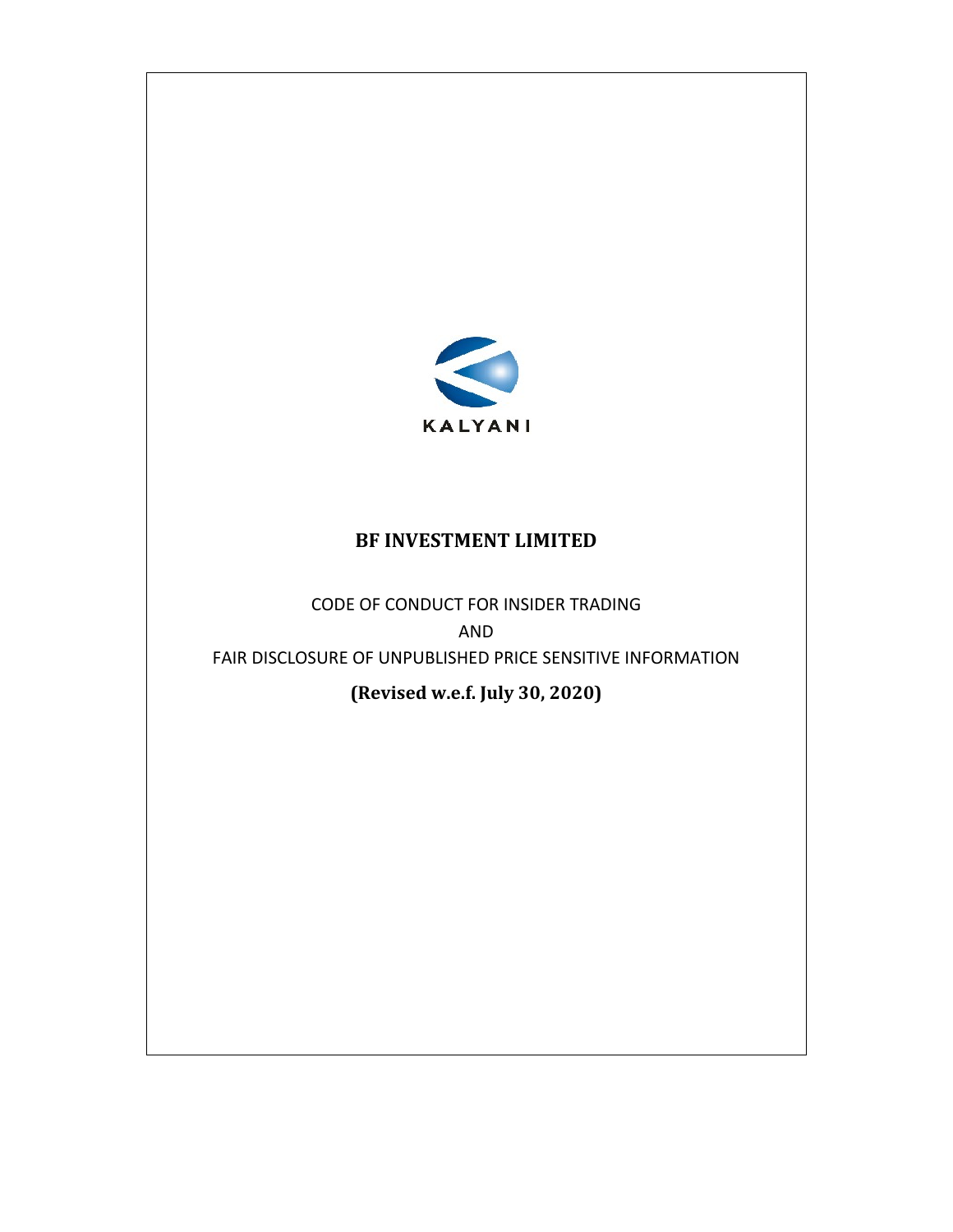# **BF INVESTMENT LIMITED**

| Document Title                 | Code Of Conduct For Insider Trading And Fair Disclosure<br>Of Unpublished Price Sensitive Information |
|--------------------------------|-------------------------------------------------------------------------------------------------------|
| Last Revision Date             | March 2, 2016                                                                                         |
| Last Revision Date             | April 1, 2019                                                                                         |
| <b>Current Revision Date</b>   | July 30, 2020                                                                                         |
| Authority approving the Policy | <b>Board of Directors</b>                                                                             |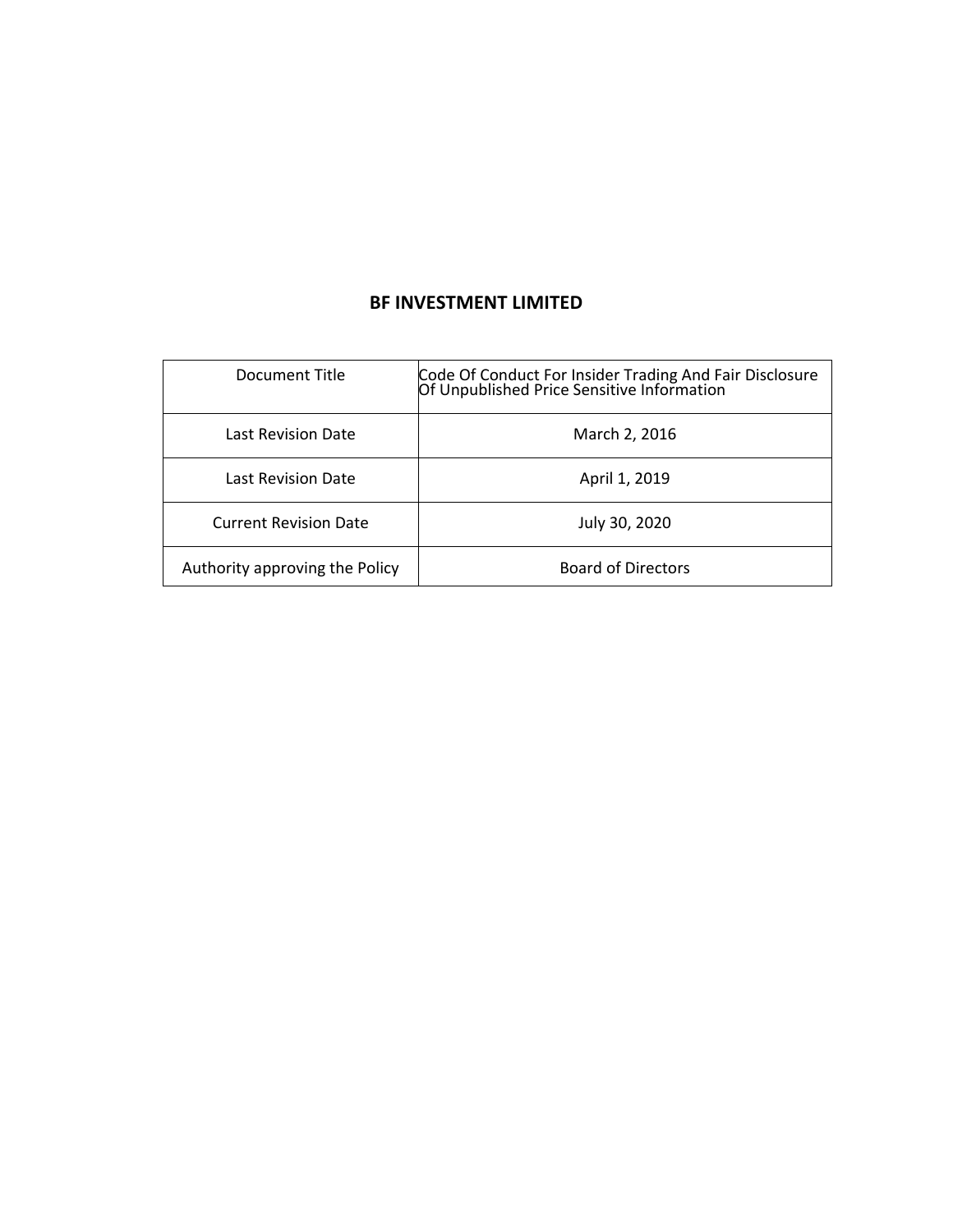## **1. INTRODUCTION**

Pursuant to the SEBI (Prohibition of Insider Trading) Regulations, 2015 ("**Regulations**") (as amended from time to time), BF Investment Limited ("**BFIL**" or "**Company**") has implemented "*The Code of Conduct for prevention of Insider Trading*" formulated by its Board of Directors with effect from May 15, 2015.

The Regulations envisage listed companies formulating a code of conduct to regulate, monitor and report trading by its Designated Persons and their Immediate Relatives by adopting the prescribed minimum standards for achieving compliance with the regulations, establishing principles for fair disclosure of Unpublished Price Sensitive Information ("UPSI") and adopting a policy and procedure for inquiry in case of leak or suspected leak of **UPSI**. Accordingly, the existing Code adopted by the Company has been replaced with this new Code titled "**Code of Conduct for Insider Trading and Fair Disclosure of Unpublished Price Sensitive Information**" ("Code") with effect from April 1, 2019.

### **2. PURPOSE AND APPLICABILITY**

This Code has been formulated to maintain the highest ethical standards while trading in Securities of the Company by the Insiders. The purpose of the Code is also to put in place a framework for prohibition of insider trading in Securities, and to strengthen the legal framework thereof.

### **3. IMPORTANT DEFINITIONS**

3.1 "**Compliance Officer**" means the Company Secretary of the Company or such other senior officer, who is financially literate, as may be appointed by the Board of Directors of the Company under the Regulations.

### 3.2 "**Connected Person**" means:

- a. any person who is or has during the six months prior to the concerned act been associated with the Company, directly or indirectly, in any capacity including by reason of frequent communication with its officers or by being in any contractual, fiduciary or employment relationship or by being a director, officer or an employee of the Company or holds any position including a professional or business relationship between himself and the Company whether temporary or permanent, that allows such person, directly or indirectly, access to UPSI or is reasonably expected to allow such access.
- b. the persons falling within the following categories shall be deemed to be Connected Persons unless the contrary is established –
	- i. An Immediate Relative of Connected Persons specified in clause (i); or
	- ii. A holding company or associate company or subsidiary Company; or
- iii. An intermediary such as stock broker, sub-broker, share transfer agent, banker to an issue, trustee of trust deed, registrar to an issue, merchant banker, underwriter, portfolio manager, investment advisor and such other intermediary who may be associated with Securities market or an employee or director thereof; or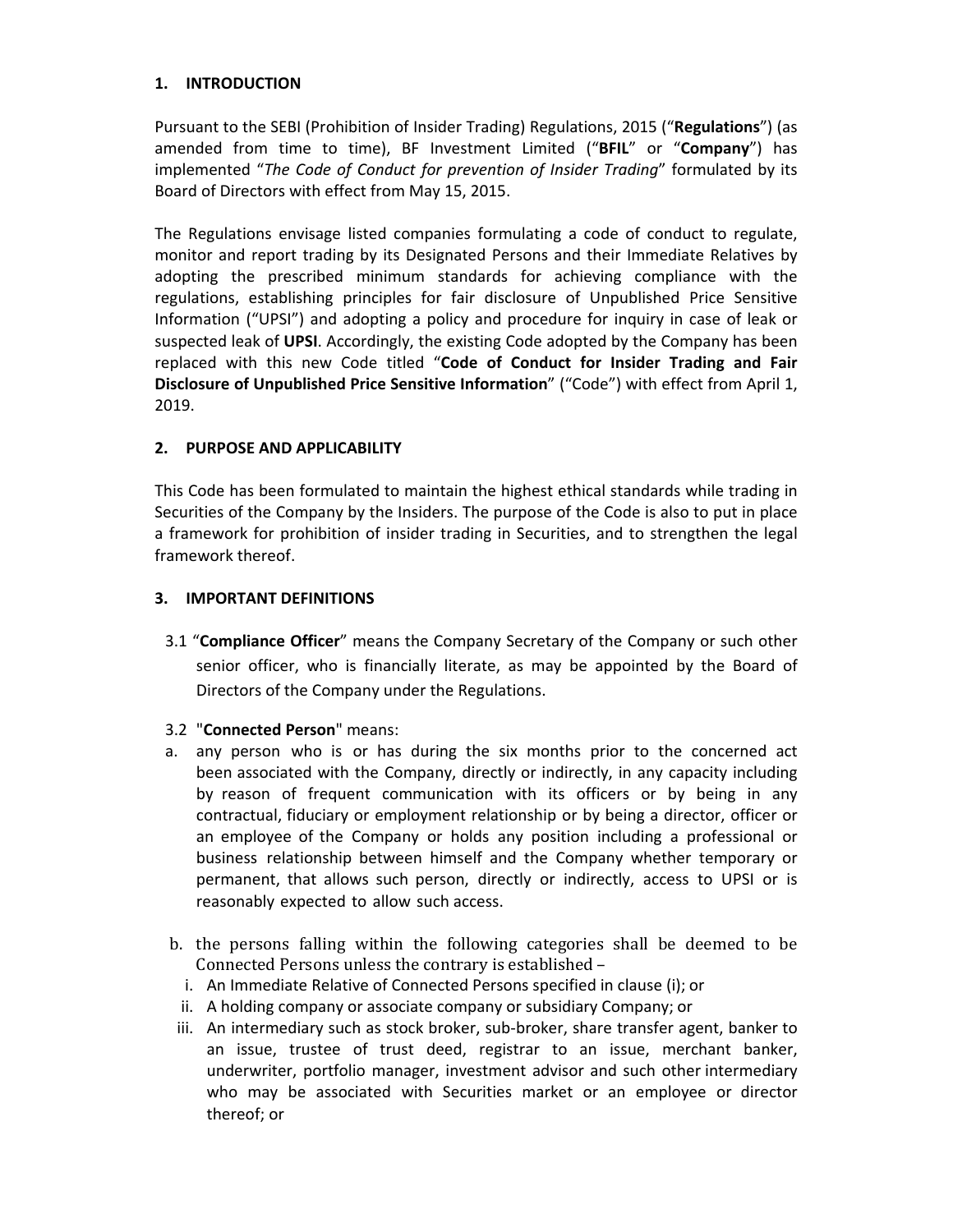- iv. An investment company, trustee company, asset management company or an employee or director thereof; or
- v. An official of a stock exchange or of clearing house or corporation; or
- vi. A member of board of trustees of a mutual fund or a member of the board of directors of the asset management company of a mutual fund or is an employee thereof; or
- vii. A member of the board of directors or an employee, of a public financial institution as defined in Section 2(72) of the Companies Act, 2013; or
- viii. An official or an employee of a self‐regulatory organization recognized or authorized by the Board; or
- ix. A banker of the Company; or
- x. A concern, firm, trust, Hindu undivided family, company or association of persons wherein a director of a company or his immediate relative or banker of the company, has more than 10% of the holding or interest.

## 3.3 "**Designated Person**"

The term designated person shall consist of:

- a) Directors of the Company and its material subsidiaries;
- b) Promoters & Promoter Group entities of the Company;
- c) Key Managerial Personnel of the Company [and its material subsidiaries];
- d) Employees in the grade of Vice Presidents and above of the Company [and its material subsidiaries];
- e) Secretaries of the Executive Directors and Functional Heads of the Company;
- f) Support staff of the Company such as IT, finance or Secretarial Staff who have access to UPSI;
- g) Such other employees of the Company or its Subsidiary Companies as may be determined by the Compliance Officer on the basis of their functional role;

3.4 **"Generally Available Information"** means information that is accessible to the public on a non‐discriminatory basis.

3.5 "**Immediate Relative**" means a spouse of a person, and includes parent, sibling, and child of such person or of the spouse, any of whom is either dependent financially on such person, or consults such person in taking decisions relating to Trading in Securities.

## 3.6 **"Insider"** means any person who is:

- a) a Connected Person; or
- b) in possession of or having access to Unpublished Price Sensitive Information.

## 3.7 **"Key Managerial Personnel (KMP)"** will include –

- a) Chairman or Chief Executive Officer, or a Whole-time Director;
- b) Company Secretary;
- c) Chief Financial Officer; and
- d) Such other officer as may be appointed by the Board of Directors of the Company as Key Managerial Person.

3.8 **"Material Financial Relationship**" shall mean a relationship in which one person is a recipient of any kind of payment such as by way of a loan or gift from a Designated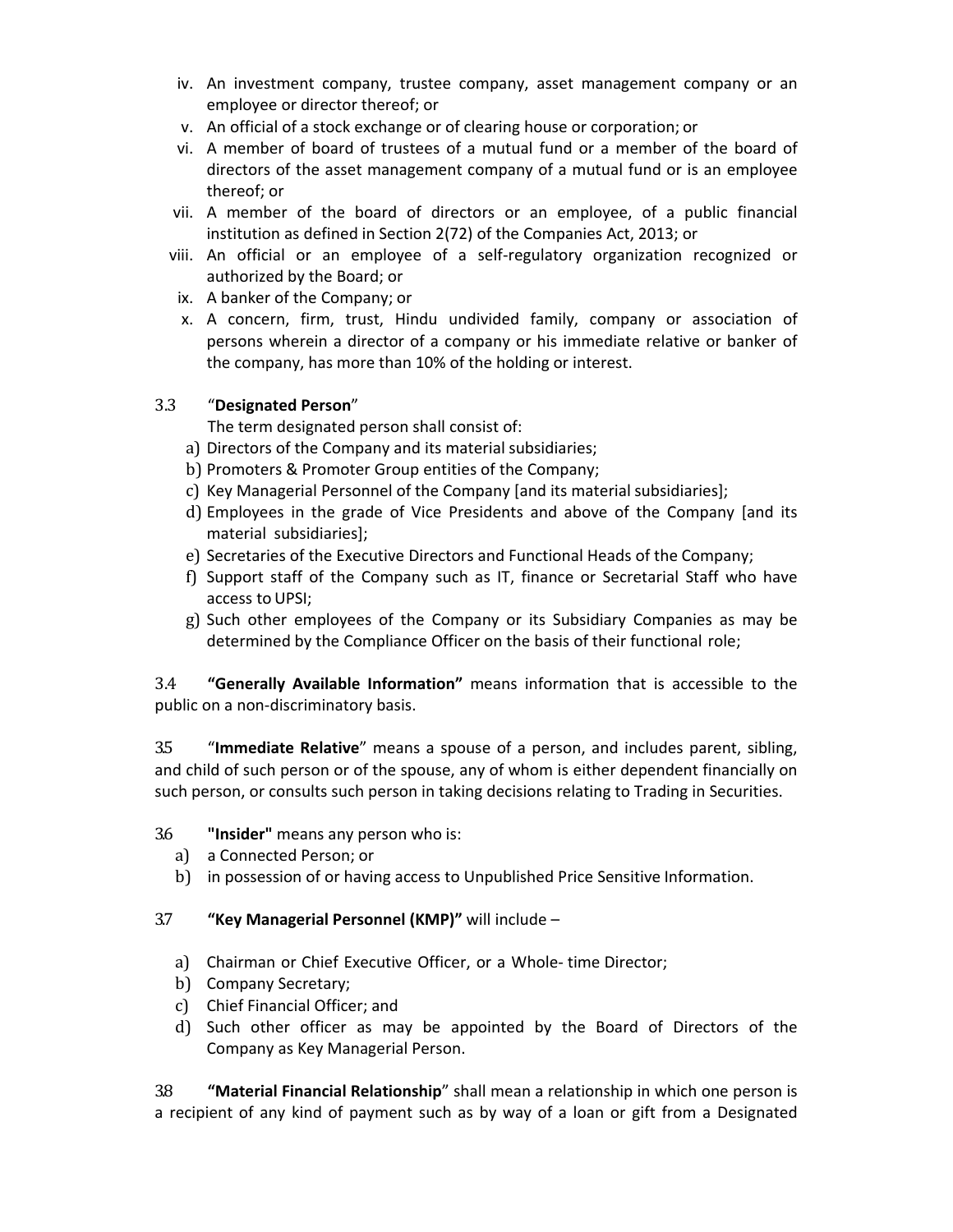Person during the immediately preceding twelve months, equivalent to at least 25% of the annual income of such Designated Person but shall exclude relationships in which the payment is based on arm's length transactions.

3.9 "**Need–to‐Know**" basis means that Unpublished Price Sensitive Information should be disclosed only to those within the Company who need the information to discharge their duty and whose possession of such information will not give rise to any conflict of interest or appearance of misuse of the information.

3.10 "**Promoter**" and "**Promoter Group**" shall have the meaning assigned to it under the Securities and Exchange Board of India (Issue of Capital and Disclosure Requirements) Regulations, 2018 or any modification thereof.

3.11 **"Securities"** means Securities or voting rights of BFIL, which are listed in any stock exchange, and includes derivatives.

3.12 **"Trading" or "Trade"** means and includes subscribing, buying, selling, dealing, or agreeing to subscribe, buy, sell, deal in any Securities, and shall include pledging of Securities.

3.13 **"Trading Day,"** means a day on which the recognized stock exchanges are open for Trading.

3.14 **"Unpublished Price Sensitive Information ("UPSI")**" means any information, relating to the Company or its Securities, which is not generally available and which upon becoming generally available, is likely to materially affect the price of the Securities and shall ordinarily include the following:

- a) financial results;
- b) dividends;
- c) change in capital structure;
- d) mergers, de‐mergers, acquisitions, delistings, disposals and expansion of business and such other transactions; and
- e) changes in Key Managerial Personnel;

Words, expressions and terms used in this Code but not defined shall have meaning as assigned to such words, expressions and terms in the Regulations or the Companies Act, 2013 and rules made thereunder or the SEBI (Listing Obligations & Disclosure Requirements) Regulations, 2015.

### **4 CODE OF FAIR DISCLOURE AND CONDUCT**

Principles of fair disclosure with respect to Unpublished Price Sensitive Information have been set out below:

a) Company shall promptly disseminate Unpublished Price Sensitive Information that may impact price discovery no sooner than credible and concrete information comes into being in order to make such information generally available.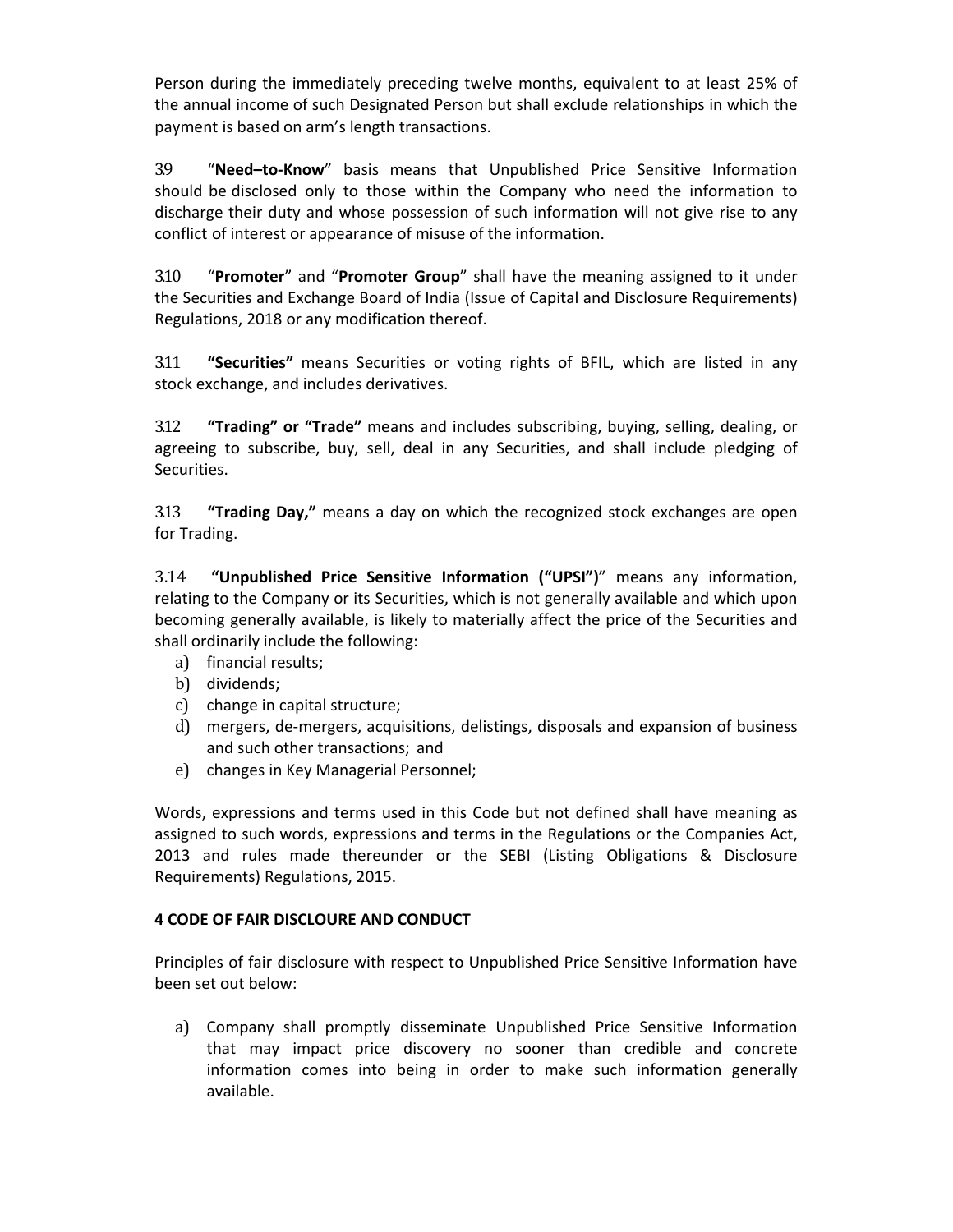- b) Company shall ensure uniform and universal dissemination of Unpublished Price Sensitive Information to avoid selective disclosure.
- c) Company shall put in place an appropriate mechanism to respond to queries on news reports and requests for verification of market rumors by regulatory authorities.
- d) Company shall ensure that information shared with analysts and research personnel is not Unpublished Price Sensitive Information.
- e) Company believes in developing best practices to make transcripts or records of proceedings of meetings with analysts and other investor relations conferences on the official website to ensure official confirmation and documentation of disclosures made.
- f) Company ensures that all Unpublished Price Sensitive Information is strictly made available on a Need‐ to‐ Know basis. UPSI may however be disclosed to persons who need such information for furtherance of Legitimate Purposes, performance of duties or discharge of legal obligations in relation to the Company.
- g) The term 'Legitimate Purpose' includes sharing of UPSI in the ordinary course of business by an Insider with partners, collaborators, lenders, customers, suppliers, merchant bankers, legal advisors, auditors, insolvency professionals or other advisors and consultants, provided that such sharing has not been carried out to evade or circumvent the prohibition of these regulations.

For determining 'Legitimate Purpose', the following factors shall be taken into consideration:

- i. Whether the information has been shared for the purpose of undertaking normal course of activity as required under the assigned scope of work;
- ii. Whether sharing of such information is customary business practice;
- iii. Whether the purpose for which the information is shared has well established precedence in the Company's history;
- iv. Whether such information relates to regular and frequent activities of the Company;
- v. Whether such information and the purpose of sharing were apparent and predictable.
- h) The Chief Financial Officer of the Company shall act as Chief Investor Relationship Officer (CIRO) for the purpose of dealing with dissemination of information and disclosure of UPSI relating to the Company to the investors, analysts, press and electronic/ social media.
- i) Disclosure of UPSI to any person other than clause (f) shall be only with the prior approval of the Chairman or CIRO of the Company.
- j) Employees of the Company shall not respond under the circumstances to enquiries from the Stock Exchanges, media or others unless authorized to do so by CIRO of the Chairman of the Company.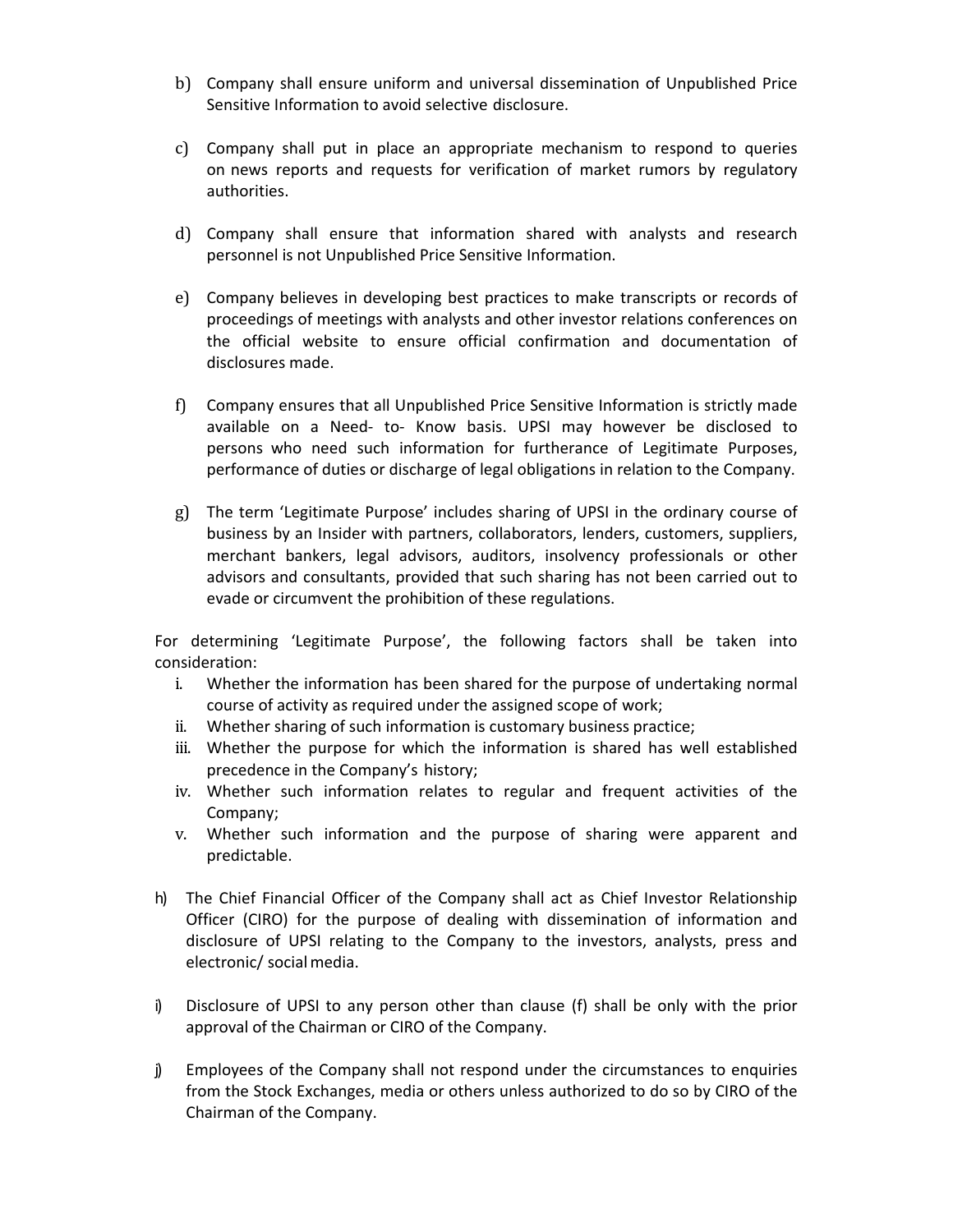## **5 CODE OF CONDUCT FOR INSIDER TRADING:**

This code is applicable to Insiders and Designated Persons (and their Immediate Relatives) as defined above under clause (3.6), and (3.3) and (3.5) respectively.

**5.1** Prohibition on communicating and procuring UPSI

a) No Insider shall communicate, provide, allow access to any UPSI relating to the Company or Securities listed or proposed to be listed, to any person;

b) No person shall procure from or cause the communication by an Insider of UPSI, relating to the Company or its Securities;

Provided that nothing contained above shall be applicable when UPSI is communicated, provided, allowed access to or procured:

- i. in furtherance of Legitimate Purposes, performance of duties or discharge of legal obligations pursuant to appropriate confidentiality and non‐disclosure agreement being executed; or
- ii. In the event the Board of Directors direct or cause the public disclosure of UPSI in the best interest of the Company;
- c) In case the Insider is required to communicate, provide, or allow access to any UPSI, such Insider shall do so only upon execution of a Non‐Disclosure Agreement ("**NDA**") to bind the recipient of the information to maintain confidentiality of the information and to communicate, provide, or allow access to any UPSI only in compliance with the provisions of these Regulations.
- d) A person in receipt of UPSI of the Company pursuant to a Legitimate Purpose shall be considered as Insider for purposes of the Regulations and relevant requirement under this Code will be applicable and shall be complied by such person;
- e) An Insider who shares the UPSI shall intimate the name and other details of such person with whom UPSI is shared and the nature of such UPSI shared under this regulation along with Permanent Account Number or any other identifier authorized by law where Permanent Account Number is not available, to the Compliance Officer, or CFO of the Company.
- f) UPSI shall be maintained within the Chinese Walls at all times. In the event any employee is required to be wall – crossed, i.e., brought over the Chinese Wall in order to obtain access to the UPSI for a specific purpose, prior approval of the Compliance Officer must be sought. The Compliance Officer shall consider whether such person being wall – crossed, is being provided UPSI on a Need – to – Know basis and whether such information is specific to the purpose for which their assistance is required.
- g) All persons who have wall crossed shall be notified that he/she would be considered to be a Designated Person under this Code and consequently, required to comply with all applicable provisions of the Code and Regulations, till such information remains UPSI.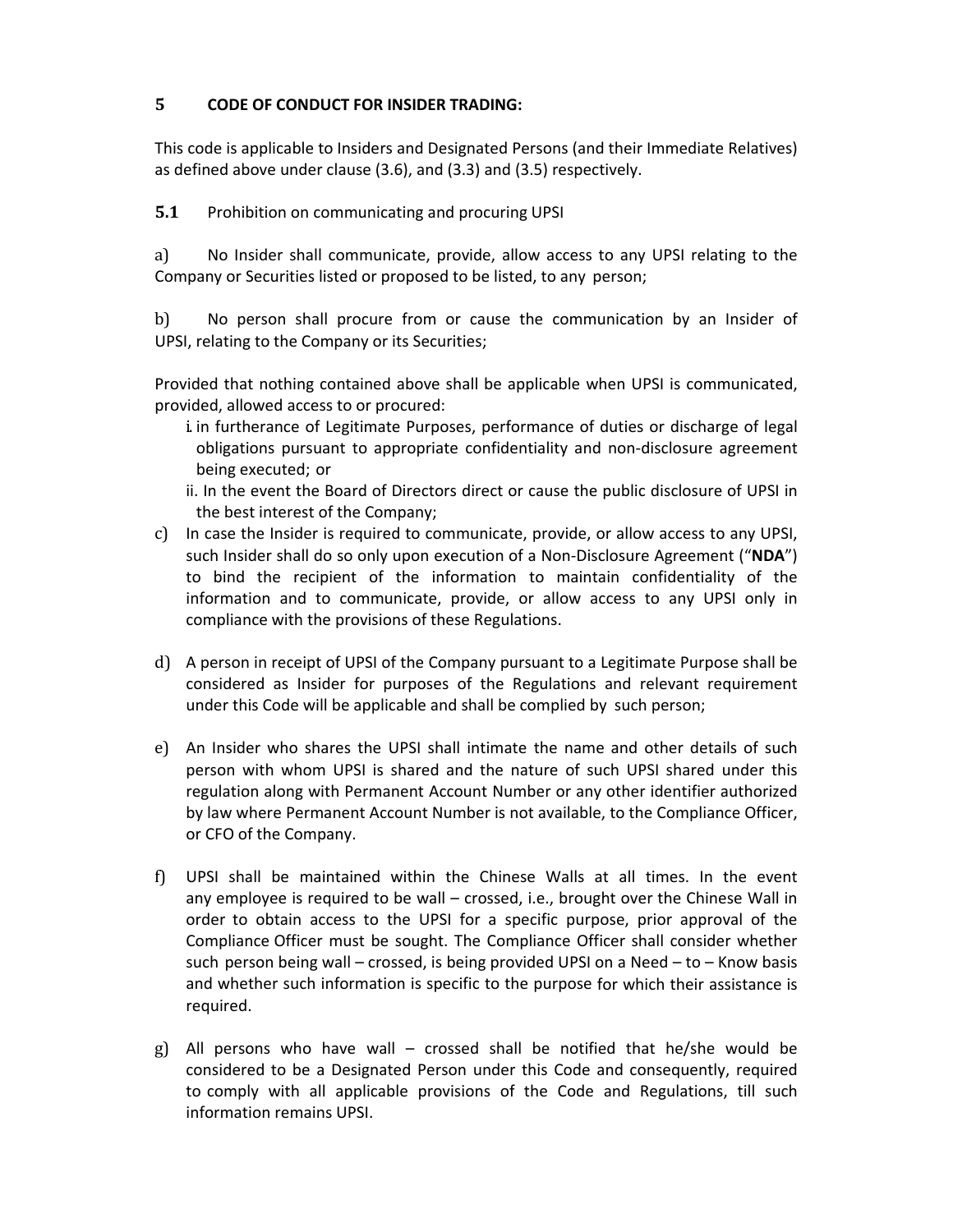## **5.2 Prohibition on Trading:**

a) An Insider shall not Trade in Securities that are listed or proposed to be listed in stock exchange when in possession of UPSI.

## **5.3 Trading Plan :**

- a) An Insider shall be entitled to formulate a Trading Plan that complies with these Regulations and present it to the Compliance Officer for approval and public disclosure pursuant to which Trades may be carried out in his/her behalf in accordance with such plan.
- b) The Compliance Officer shall review and approve the Trading Plan if it complies with the Regulations and shall disclose the Trading Plan to the Stock Exchanges.
- c) The Trading Plan once approved shall be irrevocable and Insider shall mandatorily have to implement the plan, without being entitled to either deviate from it or execute any Trade outside the scope of the Trading Plan.
- d) However, the Insider shall not commence Trading under Trading Plan, if any UPSI in his possession at the time of formulation of the Plan has not become Generally Available Information at the time of commencement of the Plan. In such cases, the Compliance Officer will confirm that the commencement ought to be deferred.
- e) The Compliance Officer shall review the Trading Plan to assess whether the Plan has the potential for violation of these Regulations and shall be entitled to seek such express undertakings as may be necessary to enable such assessment and to approve and monitor the implementation of the Plan.
- f) Pre‐clearances of Trades shall not be required for such Trades which are executed as per an approved Trading Plan.
- g) Further Trading window norms and restrictions on contra Trades shall not be applicable for approved Trading Plan.

## **5.4 Pre‐Clearance of Dealings :**

a) Every Designated Person is required to obtain pre‐clearance from the Compliance Officer by making an application as per *Annexure I and an undertaking as per Annexure 2* before he/she and / or any of his/her Immediate Relatives, Trade in Securities (either buy / acquire or sell / dispose, etc.), **if the market value of Securities involved in the Trade or series of Trades over any calendar quarter, in aggregate, exceeds Rs. 10 Lakhs.**

*It is* hereby *clarified that the value of Securities Traded will include the aggregate of purchases as well as sale of Securities*

b) The Compliance Officer may, after being satisfied that the application and undertaking are true and accurate, approve Trading by a Designated Person, on the condition that the Trade so approved shall be executed within seven Trading Days following the date of approval. The order for approval of pre‐clearance shall be given as per *Annexure 3*.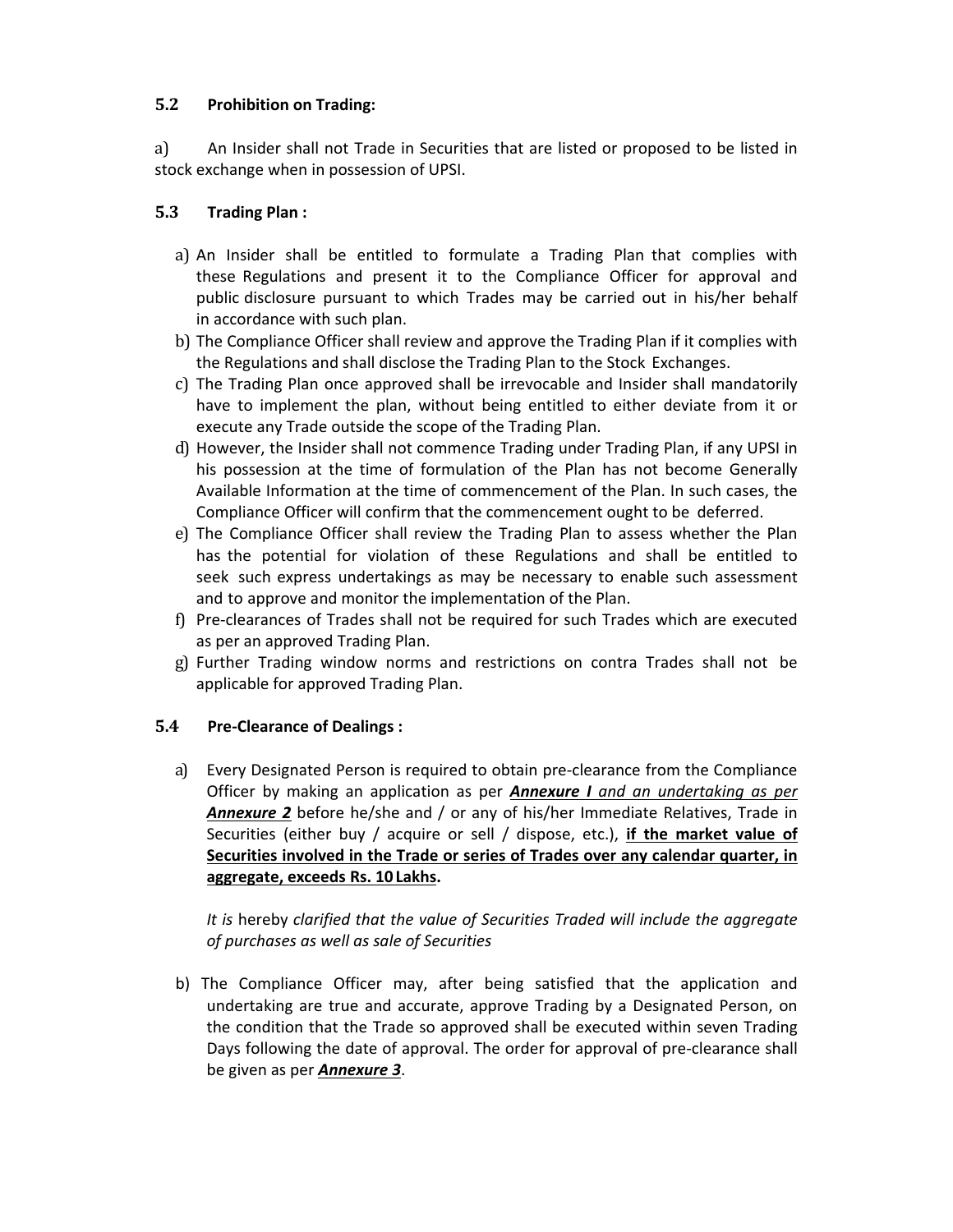- c) The Designated Person and / or any of his/her Immediate Relatives shall file within 2 (two) days of the execution of the Trade, the details of such Trade with the Compliance Officer as per *Annexure 4***.**
- d) If the pre‐cleared Trade is not executed within seven Trading Days after the approval is given, the Designated Person must secure pre-clearance of the Trade again. Also, the Designated Persons should intimate the Compliance Officer of the decision not to Trade after securing pre‐clearance as per *Annexure 5*.
- e) A Designated Person (and his/her Immediate Relative(s)) who Trades in Securities without complying with the pre-clearance procedure as envisaged in the Regulations or gives false understanding and/or makes misrepresentations in the undertakings executed by him/her while complying with the pre‐clearance procedure shall be subjected to the penalties as envisaged in the Regulations.
- f) All Designated Persons (and his/her Immediate Relatives) who Trade in Securities of the Company shall not enter into an opposite transaction during the next six months following the prior transaction. All Designated Persons (and his/her Immediate Relatives) shall also not take positions in derivative transactions in the shares of the Company at any time. The Compliance Officer may grant relaxation from strict application of this restriction for reasons to be recorded in writing provided that such relaxation does not violate the Regulations. In case of any contra Trade being executed, inadvertently or otherwise, in violation of such restriction, the profit from such Trade shall be liable to be disgorged for remittance to the SEBI for credit to the Investor Protection and Education Fund administered by SEBI.

## **5.5 Disclosure and Reports :**

- a) Every Designated Person, including, a person upon being designated as such, is required to furnish the names and Permanent Account Number or any other identifier authorized by law of the following persons to the Company on an annual basis and as and when the information changes (as per *Annexure 6*):
	- i. Immediate Relatives;
	- ii. persons with whom such Designated Person(s) shares a Material Financial Relationship;
	- iii. Phone, mobile and cell numbers which are used by them;
- b) Every Designated Person, including a person upon being designated as such, is also required to furnish:
	- i. The names of educational institutions from which designated persons have graduated;
	- ii. The names of their past employers; and
	- iii. details of Securities and derivative positions in Securities presently held by him/her or his/her Immediate Relatives as per *Annexure 7*;

c) Every person on appointment as a KMP or a Director of the Company or upon becoming a Promoter or member of Promoter Group shall disclose to the Company as per **Annexure** *8* the number of Securities held by self or his/her Immediate Relatives or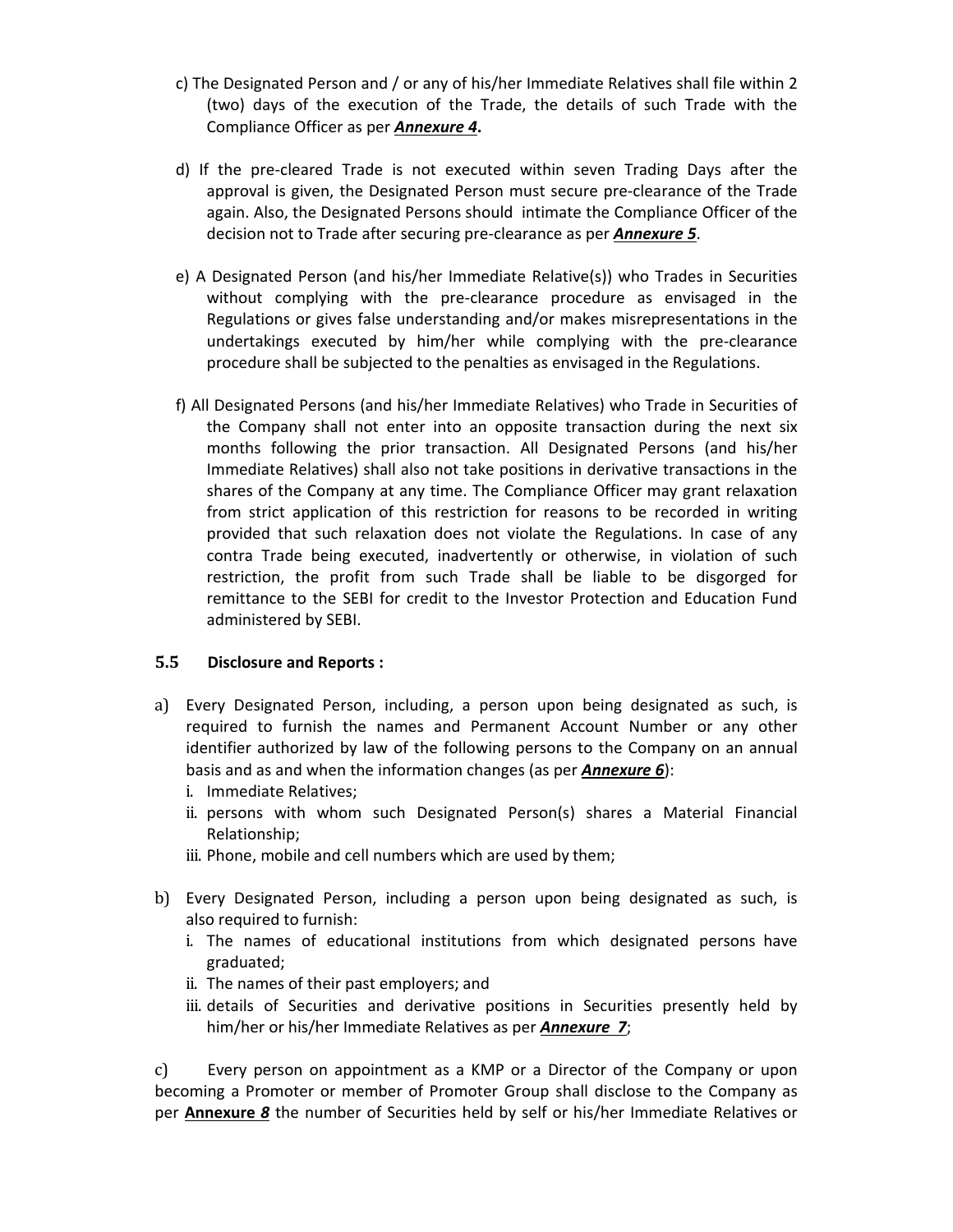any other person for whom they take trading decisions, within 7 (seven) days of such appointment.

d) Every Promoter, member of Promoter Group, Designated Person and director of the Company shall disclose to the Company, the number of Securities acquired or disposed by them or their Immediate Relatives or any other person for whom they take trading decisions, within 2 (two) Trading Days of such transaction, if the aggregate value of Securities Traded, whether in one transaction or a series of transactions over **any calendar quarter, exceeds Rs. 10 Lakhs** in such form and such manner as may be specified by the SEBI from time to time**.**

It is hereby clarified that the value of Securities Traded will include the aggregate of purchases as well as sale of Securities.

The Company shall notify the particulars of such trading to the Stock Exchanges on which the Securities are listed within 2 Trading Days of receipt of the disclosure or from becoming aware of such information.

e) If so demanded by the Compliance Officer, Designated Persons/ Connected Person shall furnish copies of account statements of Securities, or such other documents as may reasonably be required by the Compliance Officer, in order to enable him to verify the accuracy of the information furnished, and monitor adherence with this Code, by Designated Persons. Such statement or other document is required to be submitted within 7 calendar days of demand or within such extended period as may be allowed by the Compliance Officer.

## f) Disclosure by other Connected Persons:

The Compliance Officer at his discretion may require any other Connected Person or class of Connected Persons to make disclosures of holdings and trading in Securities of the Company as and when he/she deems fit in order to monitor compliance with these Regulations as per **Annexure 9**.

**5.6 Trading Window and Prohibition on dealing during Window Closure :**

a) A trading period called "**Trading Window**" shall be available for trading in **Securities**. The Trading window shall be closed during "**Fixed Closed Period**" and "**Special Closed Period**" during which Designated Persons or his/her Immediate Relatives are prohibited from dealing in Securities.

- b) The following periods are hereby notified as "**Fixed Closed Periods"**:
	- i. End of financial quarter/ year, as the case may be, up to forty‐eight hours after the declaration of financial results.
	- ii. The dates of the respective Board Meetings for the above purposes will be notified by the Compliance Officer.

c) **"Special Closed Periods"** will be notified by the Compliance Officer from time‐to‐ time as per the requirements. Typically, events which may necessitate notification of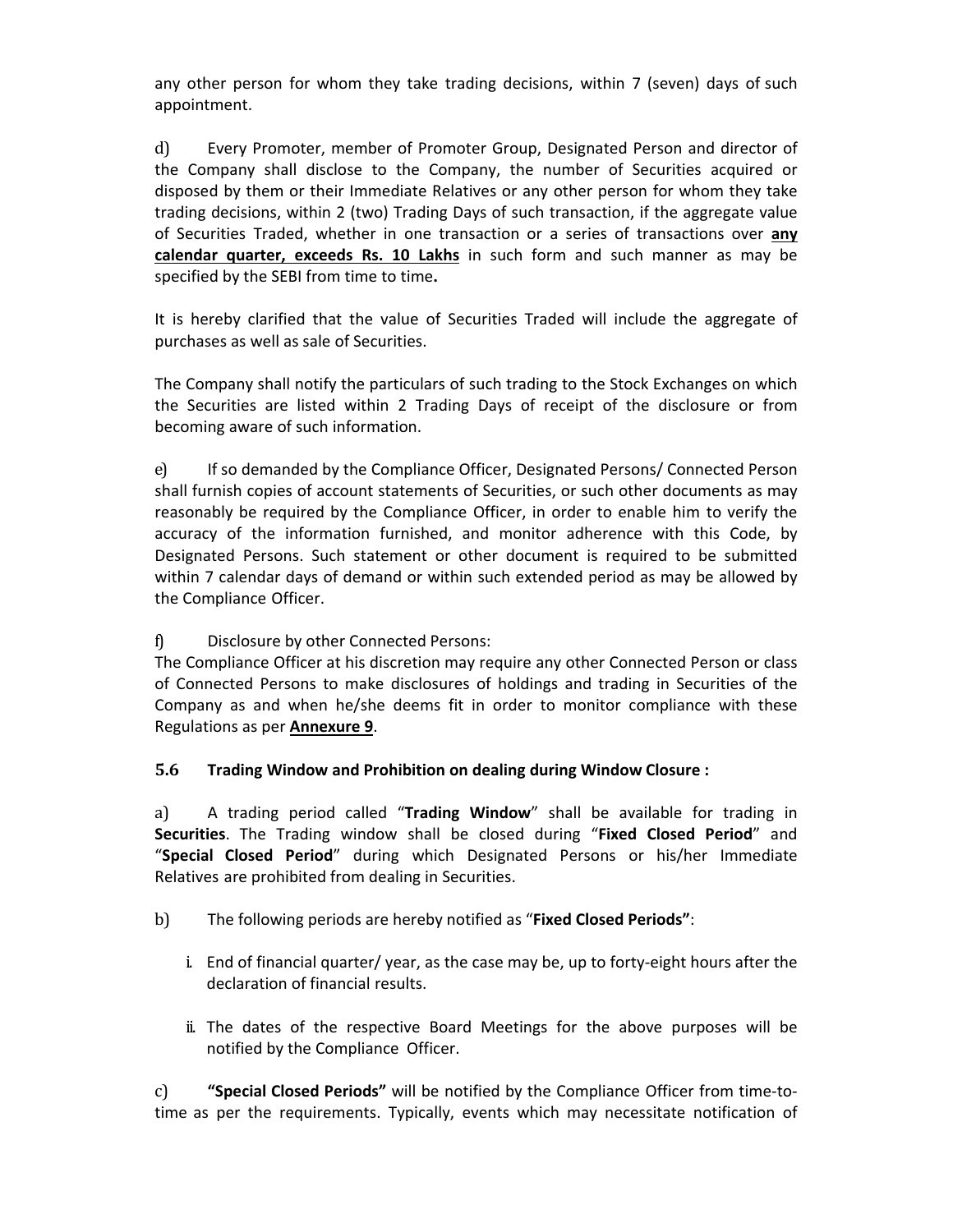Special Closed Periods will include intended declaration of interim dividend, proposal for issue of bonus shares, proposal for buy‐back of shares / issue of shares on rights basis, proposal for merger, etc. or events including, but not restricted to those specified above require *a* certain period of preparation and pre‐work, in which certain Designated Persons are involved. This necessitates notification of Special Closed Periods applicable only to such specified Designated Persons.

## **The specified Designated Persons, to whom such a special Closed Period may be notified, are also prohibited from communicating the notification of such Special Closed Period to any other person.**

d) It is clarified that during Fixed Closed Periods / Special Closed Periods, all Trades in Securities except the transactions allowed as per the Regulations from time to time are prohibited, whether the same are within, or in excess of, the threshold limit notified under Clause 4.4(a) of this Code, i.e. whether requiring pre‐clearance or not. Applications for pre‐clearance will not be entertained during Fixed Closed Periods/ Special Closed Periods and Designated Persons would need to apply afresh after the expiry of the Fixed Closed Period / Special Closed Period, if they intend to enter into the applied‐for transaction.

If a Fixed Closed Period / Special Closed Period is announced after the grant of pre‐ clearance but during the validity period of such pre‐clearance, the pre‐clearance shall immediately become void prospectively. Transactions already entered into prior to the announcement of the Fixed Closed Period / Special Closed Period, will however not be considered to be in violation of this Code.

## **5.7 Role of Compliance Officer:**

## **Compliance Officer shall perform the following functions and shall have the following powers:**

- a) Monitor and administer this Code.
- b) Maintain, update and preserve records, as per these Regulations.
- c) Clarify issues regarding the Code and redress the grievances of the Designated Persons.
- d) Decide and notify the 'Fixed Closed Periods/ Special Closed Periods' for Designated Persons / select persons or specific departments, as deemed necessary, and timing when 'Trading Window' would be open.
- e) Identify and notify the list of Designated Persons on the basis of specific transactions, as required under the Code.
- f) The Compliance Officer shall send reports to Board of Directors and the Chairman of Audit Committee, on an annual basis or at such frequency as may be stipulated by the Board of Directors from time‐to‐time (but not less than once in a year), providing details of the trading in the Securities of the Company by the Designated Persons and the accompanying documents such persons had executed under the pre‐dealing procedure as envisaged in this Code.
- g) In case it has been observed that there has been violation of this Code, the Compliance Officer shall inform promptly to the stock exchange(s) where the concerned securities are traded, in such form and such manner as may be specified by the SEBI from time to time.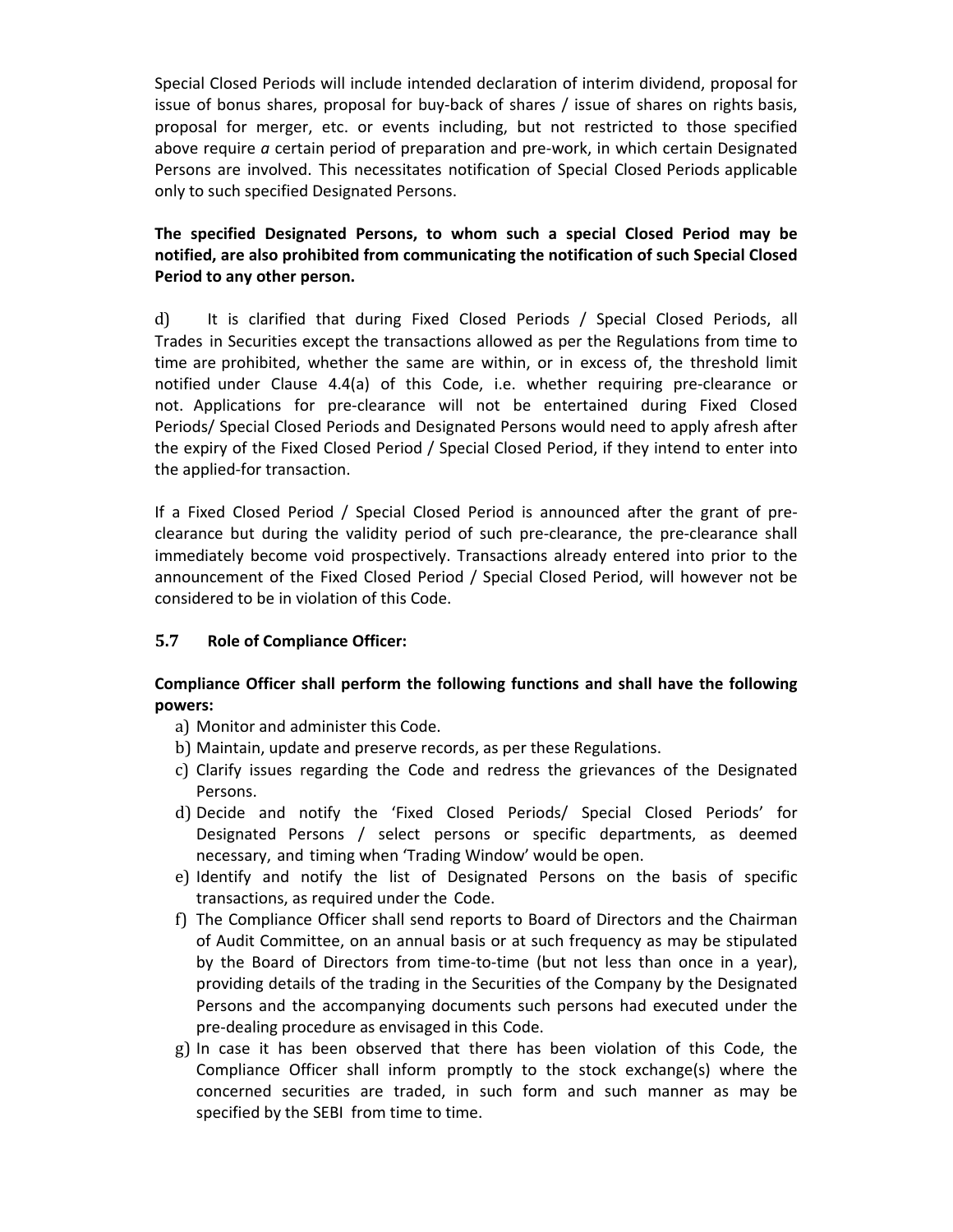h) The Compliance Officer can delegate all or any of the above powers to any officer / employee of the Company.

### **5.8 Monitoring Committee :**

a) A committee is constituted under the Code named as Monitoring Committee, comprising of the following officials:

- i. Chairman or Chief Executive Officer of the Company;
- ii. Chief Financial Officer of the Company;
- iii. Investor Relationship Officer
- iv. Compliance Officer;
- v. Any other senior official as decided by Chairman from time to time
- b) The Committee will perform the following functions:
	- i. Review list of Designated Persons periodically and inform the Board regarding the changes, if any.
	- ii. Conduct inquiries/investigations regarding alleged violations of the Code or these Regulations.
	- iii. Decide upon the penal consequences to be imposed on Designated Persons for any contravention of the Code.
	- iv. Waive the penal consequences for contraventions of the Code which does not amount to contravention of the Regulations.
	- v. Seek any such information / documents from the Designated Persons and employee(s) of the Company and their Immediate Relatives, as the case may be, for the purpose of enforcing the provisions of this Code and the Regulations, and it shall be the duty of such persons to provide the same forthwith. Failure or refusal to co‐ operate in such enquiries shall be deemed to be a serious violation of the obligations owed to the Company under this Code.

## **5.9 Penalty for contravention of the Code :**

- a) Every Insider/Designated Person along with their Immediate Relative shall be individually responsible for complying with the provisions of this Code.
- b) Any Insider/Designated Person who Trades in Securities or communicates any information for trading in Securities of the Company, in contravention of this Code may be penalized and appropriate action may be taken by the Company.
- c) Any Designated Person who violates any of the provisions of the Code is liable for the disciplinary action / penal consequences such as wage freeze, suspension, ineligibility for future participation in the Company's ESOP Scheme (wherever applicable), etc.
- d) In case the Monitoring Committee concludes after inquiry, that a Designated Person has Traded in the Securities of the Company and has handled the UPSI in violation of the provisions of the SEBI Regulations, it will report such contravention and action taken to stock exchange(s) where the concerned securities are traded.
- e) The action by the Company shall not preclude SEBI from taking any action in case of violation of the Regulations. For this purpose the Compliance Officer shall inform the stock exchange(s) where the concerned securities are traded, if there is any violation of the Code and Regulations.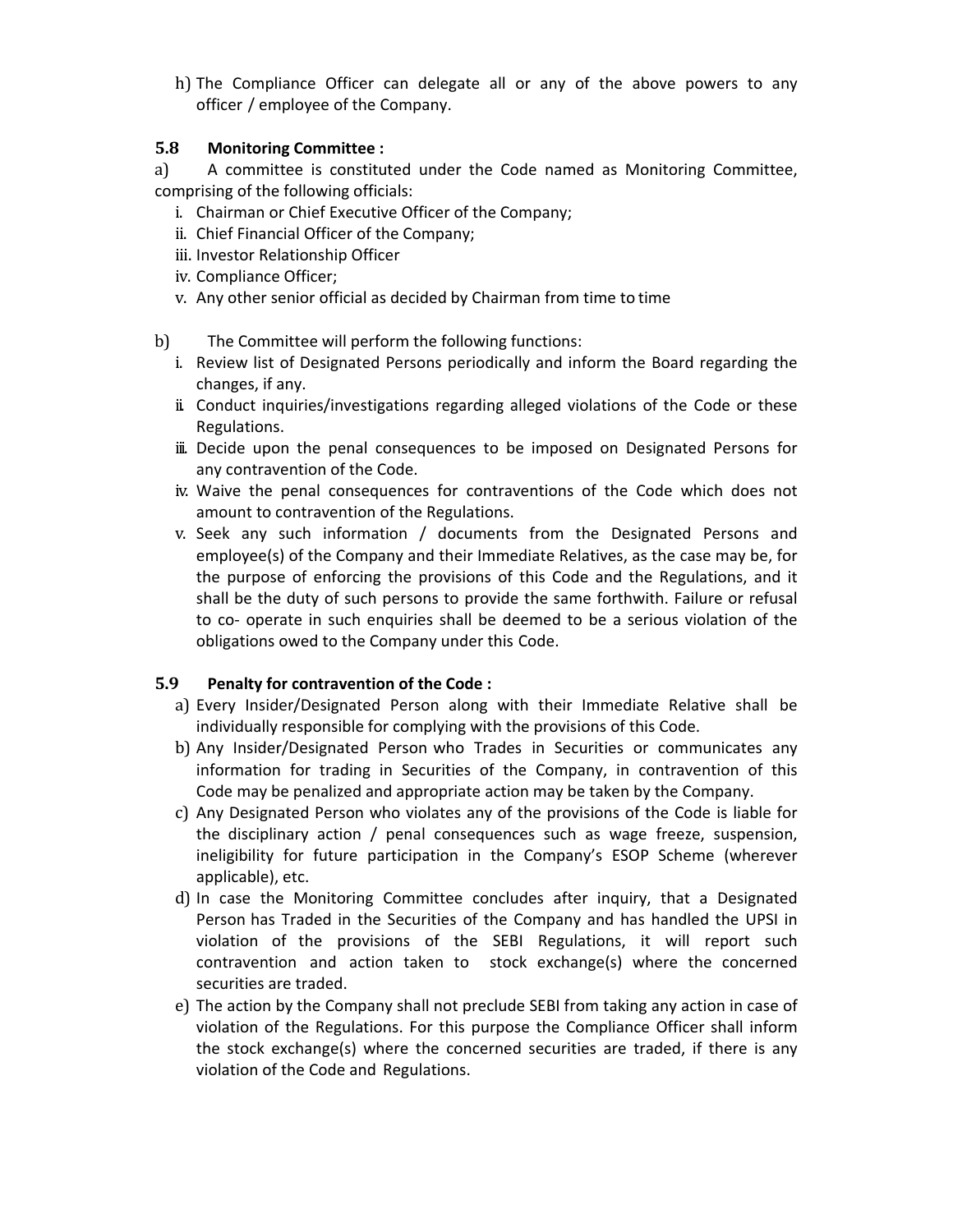f) Any amount collected in connection with violation of the Code from the Designated Person shall be remitted to SEBI for credit to the Investor Protection and Education Fund administered by the SEBI.

## **6 POLICY FOR PROCEDURE FOR ENQUIRY IN CASE OF LEAK OF UPSI OR SUSPECTED LEAK OF UPSI**

'Leak of UPSI' shall refer to such act / circumstance(s) by virtue of which any UPSI is made available or becomes available, by any means or mode to any person, association, body, firm, agency, society, entity or to a group thereof, whether registered or otherwise before its official publication or announcement or formal circulation in public domain and which shall also include any purported attempt thereof.

### **Process of inquiry in case of leak of UPSI or suspected leak of UPSI**

- a) Inquiry under this policy shall commence based on a written complaint received from any employee, department of the Company, Designated Person, Depository, Stock Exchange, Regional Director or any official thereof, Registrar of Companies or any official thereof, regulatory / statutory authority or any other department of Central or State Government.
- b) On receipt of the Complaint, Monitoring Committee shall conduct the inquiry for investigating the matter.
- c) Within 5 (five) working days of receipt of the complaint, the Monitoring Committee, shall, where it deems fit, write to the person alleged to have cause the leak or suspected leak, intimating the details of the complaint received and requesting him/her, where necessary, to give a written representation within 7 (seven) working days of receipt of letter.
- d) If, based on a preliminary inquiry into the matter, the Monitoring Committee feels that the complaint has been lodged to secure needless publicity for defamatory matter which is detrimental to the interest of the Company then it may discard the complaint with reasons to be recorded in writing.
- e) In cases where the Monitoring Committee finds that the complaint merits further investigation, it shall proceed to investigate in the matter and for such purpose may consult such persons, whether internal or otherwise or obtain such external assistance or opinion, as it may deem expedient in this regard. During the course of such investigation, Monitoring Committee may call for such additional documents, representations, etc. as he may deem fit and issue notices, to such persons, as may be necessary, to seek additional details/information.
- f) As part of such investigation, the Monitoring Committee may, where necessary, issue notice to the person alleged to have cause the leak or suspected leak asking him/her to show cause as to why the Company should not initiate disciplinary proceedings, as applicable, against him/her.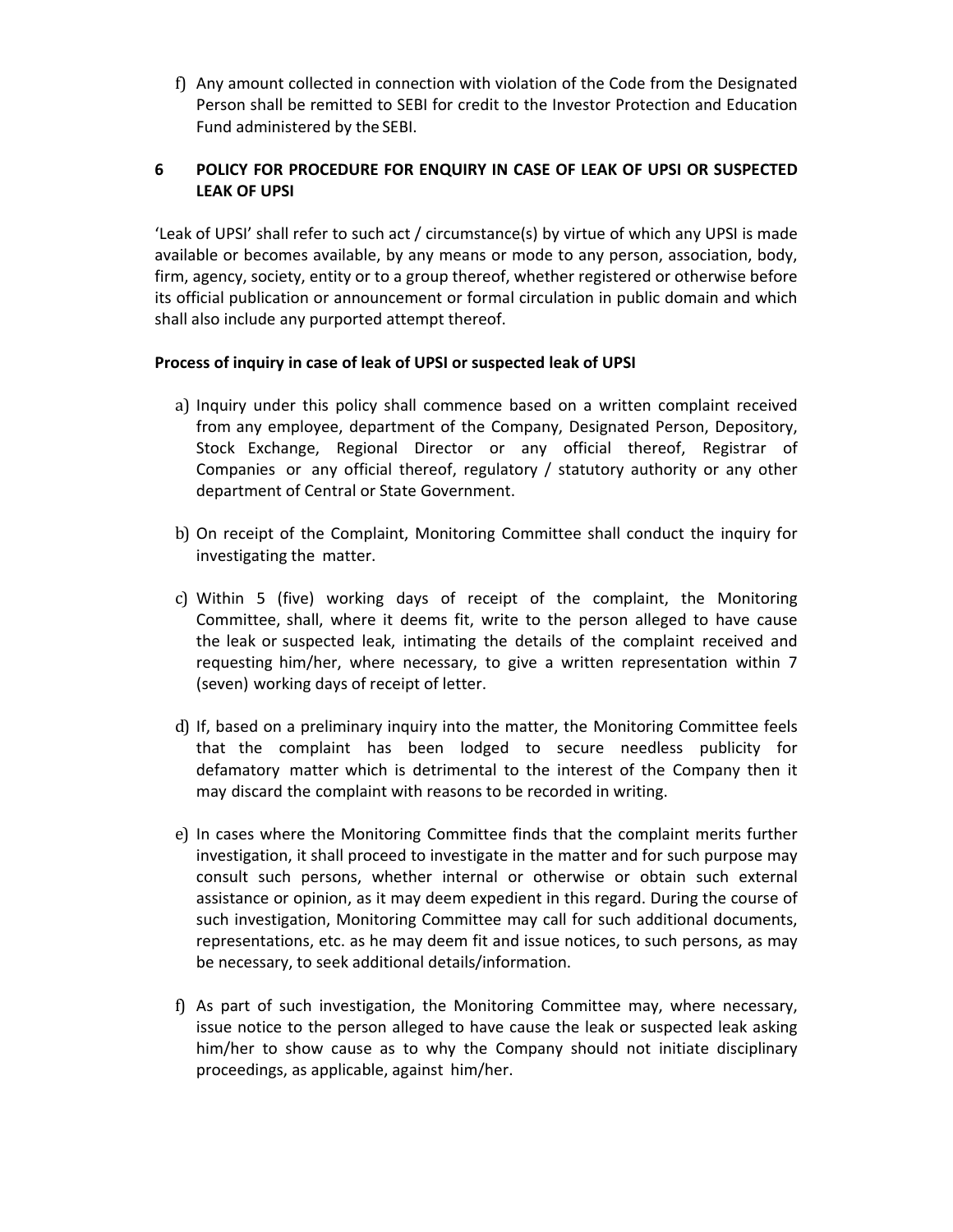- g) On completion of the preliminary investigation under point (d), receipt of reply to the notices issued under point (f) or on non-receipt thereof, Monitoring Committee shall refer the matter to the Chairman of the Audit Committee, along with its opinion, for his/her consideration.
- h) Chairman of the Audit Committee on receipt of such opinion shall proceed to convene a meeting of the Audit Committee and shall actually convene the concerned meting within a period of 30 days of receipt of opinion of Monitoring Committee.
- i) The Audit Committee shall consider the matter and put forward its recommendation to the Board. The Board, on receipt of such recommendation and after due review, if forms an opinion that the person alleged to have cause the leak or suspected leak, is guilty of leak of UPSI or suspected leak of UPSI, then it will order for necessary disciplinary proceedings of the Company, which will be in addition to the penal provisions stated under the Regulations and any other statutory enactments, as applicable and direct the Compliance Officer for informing to the SEBI of such leak, inquiries and result of such inquiries
- j) The Company *suo moto* reserves the right of initiating an inquiry under this policy against any Designated Person or employee if it has reasons to believe that such person has leaked UPSI or suspected to leak of UPSI.
	- k) This policy shall not in any way preclude any referrals, complaints, measures, actions etc. which can be instituted or which are available under the existing Whistle Blower Policy of the Company.

## **7 MISCELLANEOUS**

- a) Any employee reporting any violation or alleged violation:
	- i. by way of a written complaint as given under clause (6) above; or
	- ii. by voluntary approaching SEBI in accordance with SEBI (Prohibition of Insider Trading)(Third Amendment) Regulations, 2019 dated September 17, 2019; will be protected against any form of direct or indirect discrimination, discharge, termination, demotion, suspension, threats or harassment.
- b) For all queries or difficulties, relating to this Code Designated Persons, Insiders or any employees may contact the Compliance Officer for assistance.
- c) Chairman or The Chief Executive Officer shall put in place adequate and effective system of internal controls to ensure compliance with the requirements given in the Regulations to prevent Insider Trading;
- d) The Audit Committee of the Company shall review compliance with the provisions of these regulations at least once in a financial year and shall verify that the systems for internal control are adequate and are operating effectively
- e) The Board shall review periodically this Code and shall also have the power to amend any of the provisions of this Code, substitute any of the provisions with a new provision or replace this Code entirely with a new Code. The Board may also establish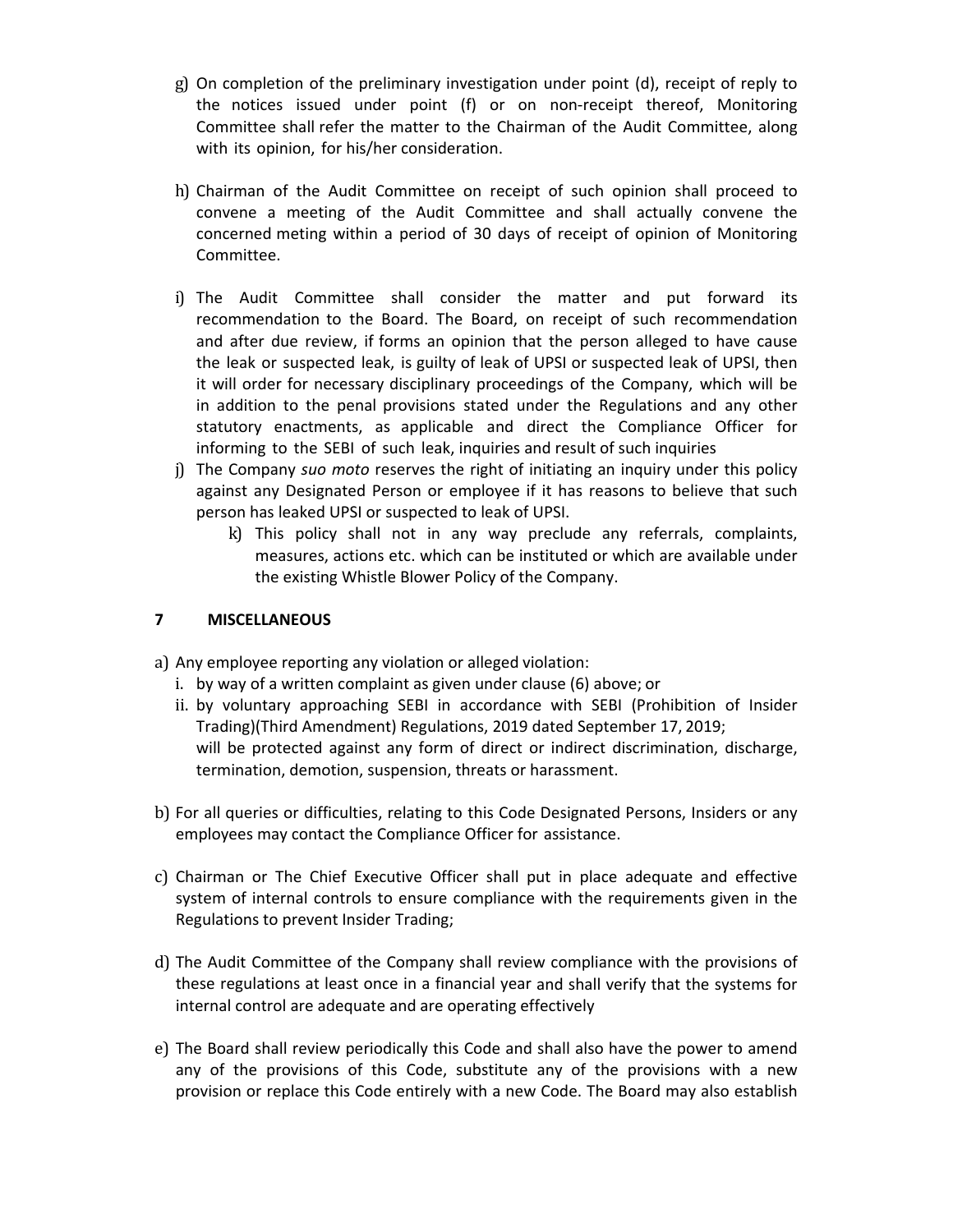further rules and procedures, from time- to- time, to give effect to the intent of this Code and good corporate governance.

- f) This Code in whole or in part, shall stand modified, amended from time‐to‐time, without any further act on the part of the Company, as and when there would be any statutory modification(s), amendment(s), revision(s) to the applicable provisions thereto.
- g) This Code has been uploaded on the Company's website and internal portal. All the employees, Designated Persons and Insiders hereby acknowledge having read and fully understood their obligations herein and have undertaken to unconditionally abide by the same. The responsibility of compliance shall be entirely on the employees, Designated Persons and Insiders including any violation by their Immediate Relatives.

\*\*\*\*\*\*\*\*\*\*\*\*\*\*\*\*\*\*\*\*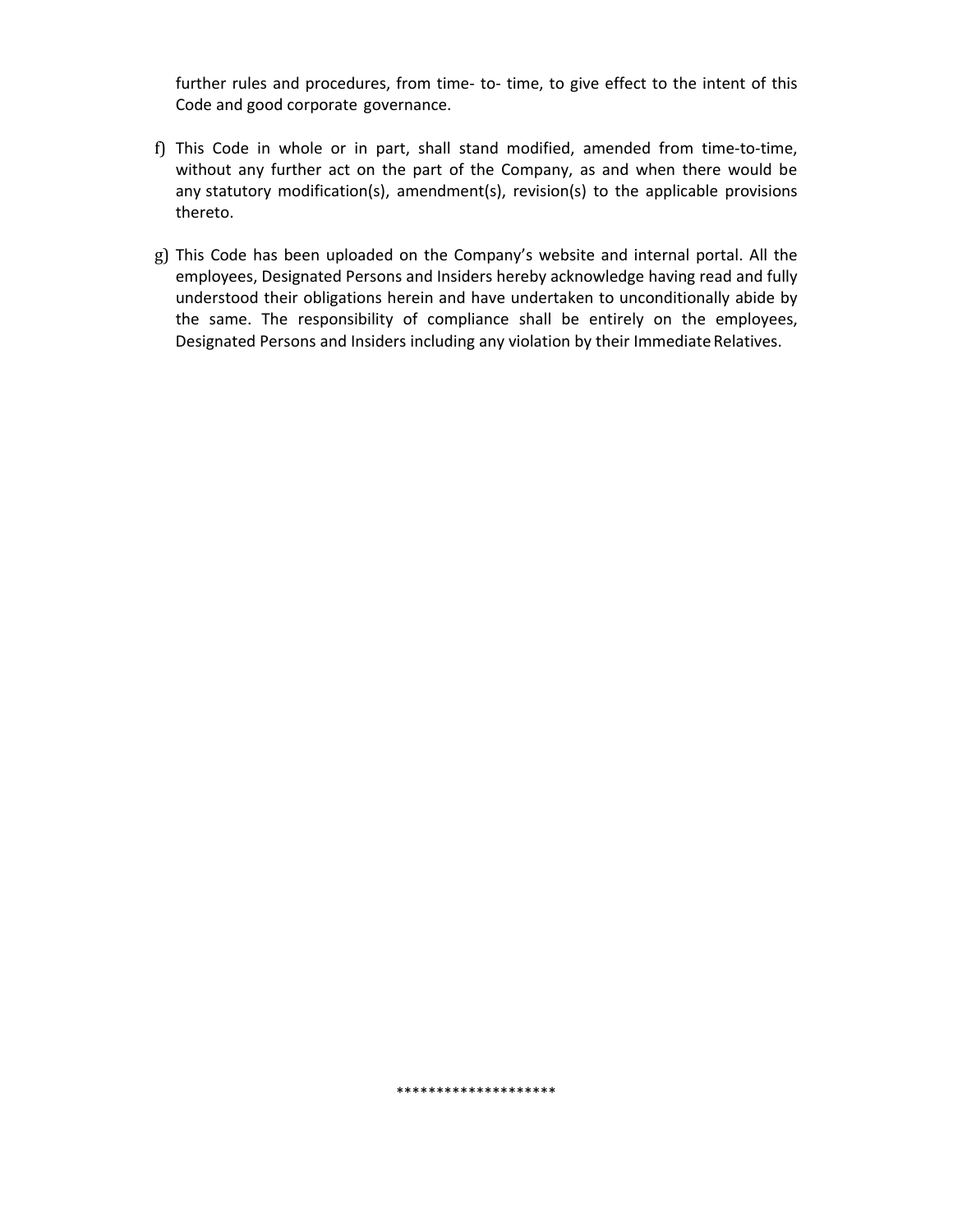#### **APPLICATION FOR PRE‐DEALING APPROVAL**

Date:

To, The Compliance Officer, BF Investment Limited Pune

Dear Sir/Madam,

### **Application for Pre‐dealing approval in Securities of the Company**

Pursuant to the SEBI (Prohibition of Insider Trading) Regulations, 2015 and the Company's **Code of Conduct for Prevention of Insider Trading and Fair Disclosure of Unpublished Price Sensitive Information**, I seek approval to purchase / sale / subscription, etc. of \_\_\_\_ **Securities of the Company as per details given below:**

| 1.             | Name of the Designated Person/Immediate                    |                                                                                                 |
|----------------|------------------------------------------------------------|-------------------------------------------------------------------------------------------------|
|                | Relative                                                   |                                                                                                 |
| 2.             | Designation                                                |                                                                                                 |
| 3.             | Number of Securities held as on date                       |                                                                                                 |
| 4.             | Folio No. / DP ID / Client ID No.                          |                                                                                                 |
| 5.             | The proposal is for:                                       | a) Purchase of Securities<br>b) Subscription to Securities<br>c) Sale of Securities<br>d) Other |
| 6.             | Proposed date of trading in Securities                     |                                                                                                 |
| 7 <sub>1</sub> | Sale of Securities                                         |                                                                                                 |
| 8.             | Estimated number of Securities proposed to be              |                                                                                                 |
|                | acquired/subscribed/sold/etc.                              |                                                                                                 |
| 9.             | Price at which the transaction is proposed                 |                                                                                                 |
|                | 10. Current market price (as on date of application)       |                                                                                                 |
|                | 11. Whether the proposed transaction will be through stock |                                                                                                 |
|                | exchange or off-market deal                                |                                                                                                 |
|                | 12. Folio No./DP ID / Client ID                            |                                                                                                 |
|                | 13. No. where the Securities will be credited / debited    |                                                                                                 |
|                | 14. PAN of the Designated Person/Immediate Relative        |                                                                                                 |

I enclose herewith the form of Undertaking signed by me.

Yours faithfully,

\_\_\_\_\_\_\_\_\_\_\_\_\_\_

(Signature)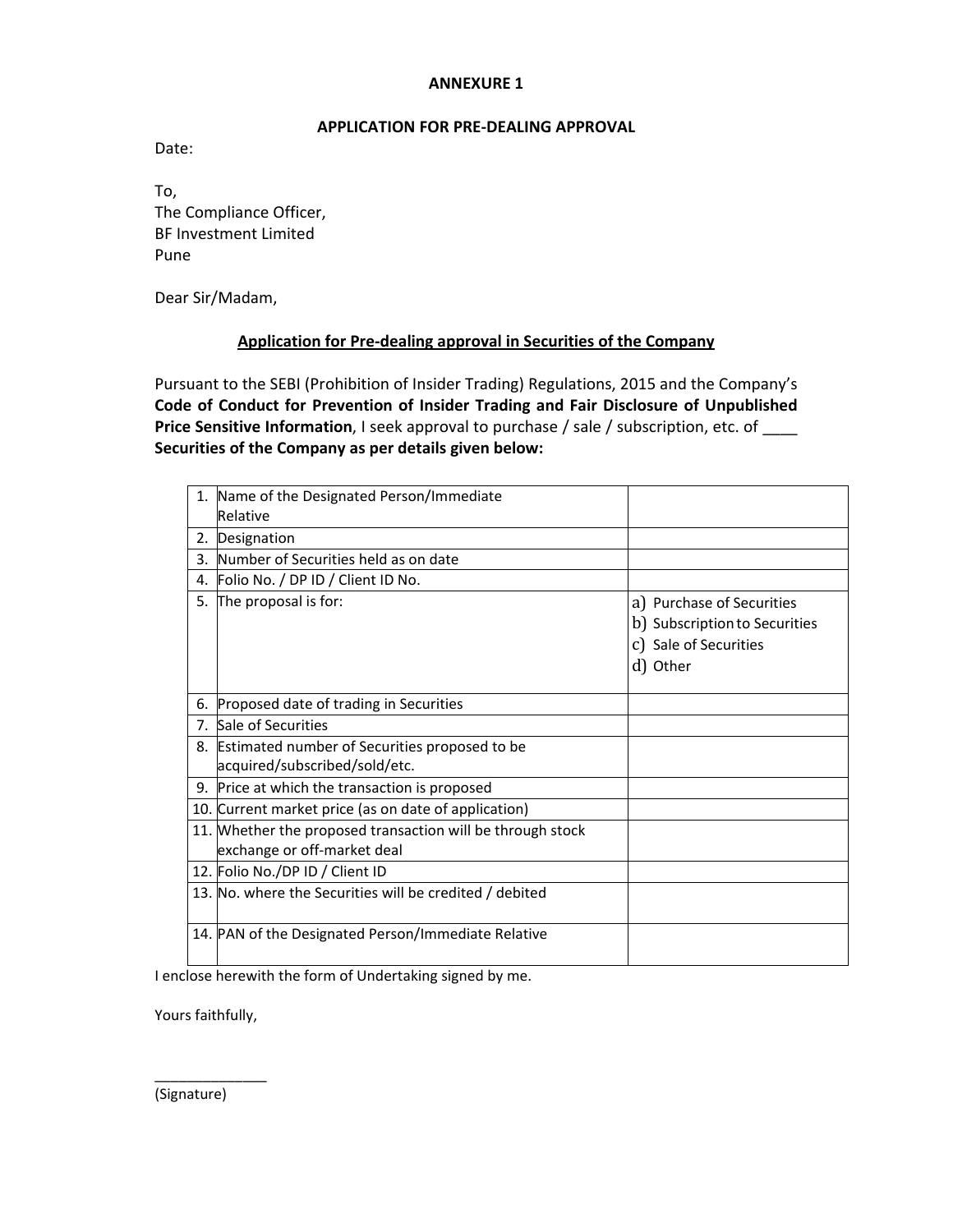UNDERTAKING TO BE ACCOMPANIED WITH THE APPLICATION FOR PRE‐ CLEARANCE

To, BF Investment Limited Pune

I,\_\_\_\_\_\_\_\_\_\_\_\_\_\_\_\_\_\_\_\_ ,\_\_\_\_\_\_\_\_\_\_\_\_\_\_\_\_ of the Company/ my Immediate Relative [●] residing at\_\_\_\_\_\_\_\_\_\_\_\_\_\_\_\_\_\_\_\_\_\_\_\_\_\_\_\_\_\_\_\_\_\_\_\_\_\_\_ , am/is desirous of trading in \* Securities of the Company as mentioned in my application dated for pre‐ clearance of the transaction.

I further declare that I/my Immediate Relative(s) am/are not in possession of or otherwise privy to any Unpublished Price Sensitive Information (as defined in the Company's Code of Conduct for Insider Trading (the Code) up to the time of signing this Undertaking.

In the event that I/my Immediate Relative(s) have access to or receive any information that could be construed as Unpublished Price Sensitive Information as defined in the Code, after the signing of this undertaking but before executing the transaction for which approval is sought, I shall inform the Compliance Officer of the same and shall completely refrain (and ensure that my Immediate Relatives refrain) from trading in the Securities of the Company until such information becomes public.

I declare that I have not contravened the provisions of the Code as notified by the Company from time to time.

If approval is granted, I/ my Immediate Relative(s) shall execute the deal within 7 days of the receipt of approval, failing which I shall seek renewal of pre‐clearance approval

I declare that I have made full and true disclosure in the matter.

Date: Signature:\_\_\_\_\_\_\_\_\_\_\_\_

\* Indicate number of shares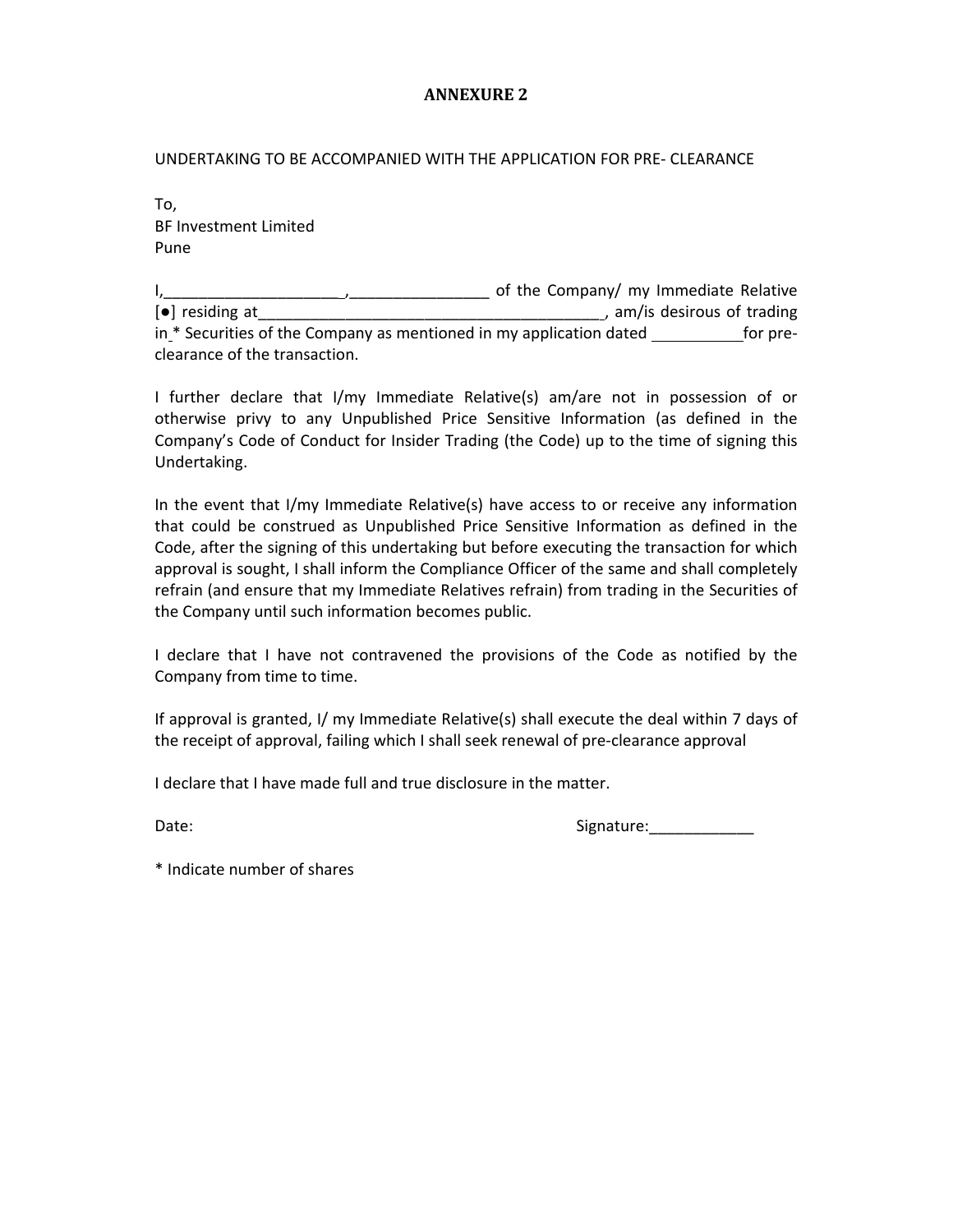### **ANNEXURE 3 PRE‐ CLEARANCE ORDER**

| To,          |  |
|--------------|--|
| Name:        |  |
| Designation: |  |
| Place:       |  |

This is to inform you that your request for dealing in \_\_\_\_\_\_\_\_\_\_\_ (Nos.) Securities of the Company as mentioned in your application dated \_\_\_\_\_\_\_\_\_\_ has been approved. Please note that the said transaction must be completed on or before \_\_\_\_\_\_\_\_\_\_\_\_ (date) that is within 7 days from today.

In case you do not execute the approved transaction /deal on or before the aforesaid date you would have to seek fresh pre‐clearance before executing any transaction/deal in the Securities of the Company. Further, you are required to file the details of the executed transactions in the attached Format within 2 days from the date of transaction/deal. In case the transaction is not undertaken a 'Nil' report shall be submitted.

This Pre‐Clearance approval has been granted pursuant to the Undertaking submitted by you as **Annexure 1**. Any violation of this Code / Regulations shall result in, among others, disciplinary action as prescribed in this Code/ Regulations.

Yours faithfully, For BF Investment Limited

COMPLIANCE OFFICER

Date :

Encl.: Format for submission of details of transaction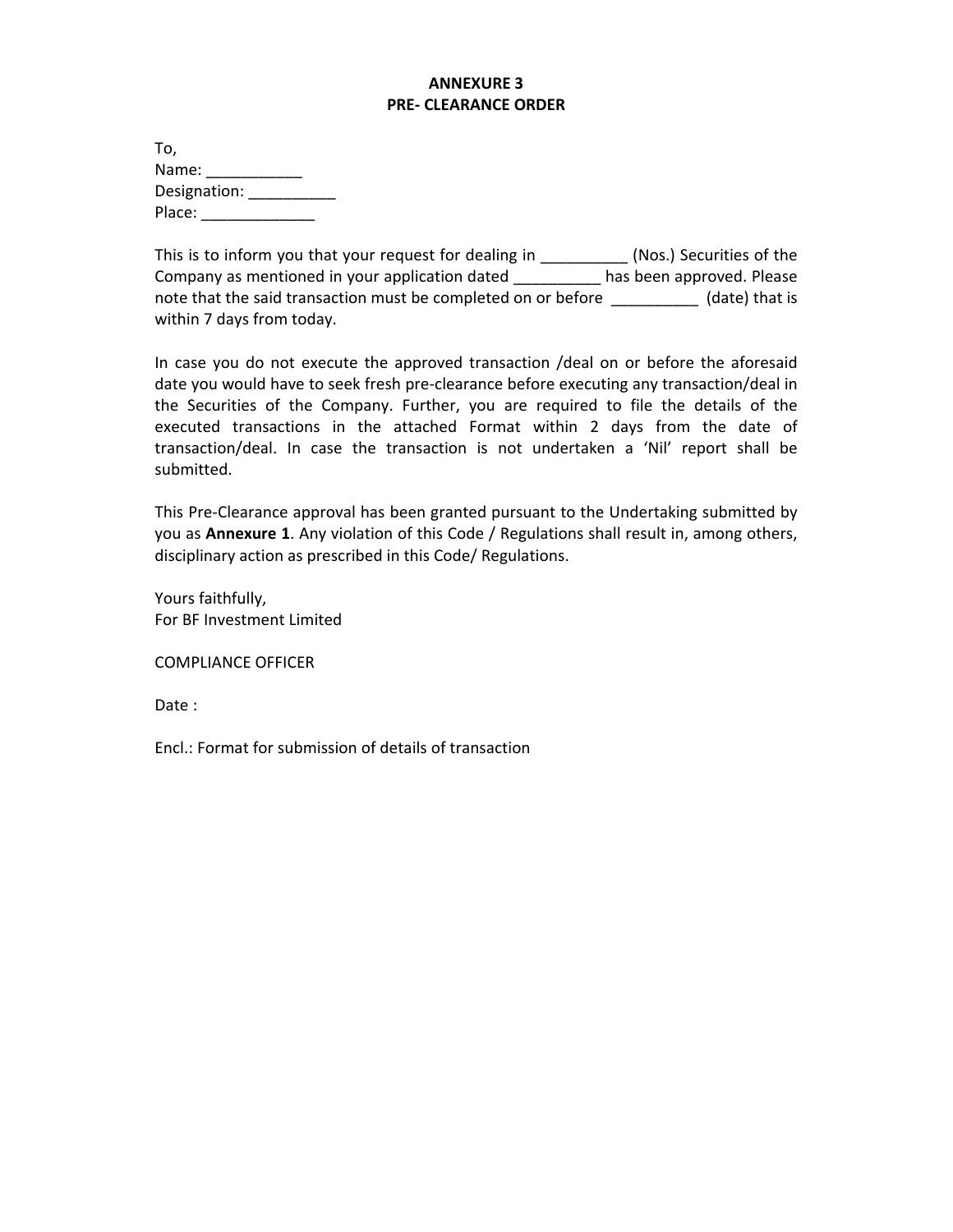#### **DISCLOSURE OF TRANSACTIONS**

*(To be submitted within 2 days of transaction / dealing in Securities of the Company)*

To, The Compliance Officer, BF Investment Limited Pune

I hereby inform that I/ my Immediate Relative(s)

- have not bought / sold/ subscribed any Securities of the Company
- have bought/sold/subscribed to \_\_\_\_\_\_ Securities as mentioned below on \_\_\_\_\_\_ (date)

| Name of the | Relationship    | No. of Securities Bought/ sold/ DP ID/Client ID |            |             | Price | <b>PAN</b> |
|-------------|-----------------|-------------------------------------------------|------------|-------------|-------|------------|
| holder      | with Designated | dealt with                                      | subscribed | / Folio No. | (Rs.) |            |
|             | Person          |                                                 |            |             |       |            |
|             |                 |                                                 |            |             |       |            |
|             |                 |                                                 |            |             |       |            |
|             |                 |                                                 |            |             |       |            |
|             |                 |                                                 |            |             |       |            |

In connection with the aforesaid transaction(s), I hereby undertake to preserve, for a period of 3 years and produce to the Compliance officer / SEBI any of the following documents:

- 1. Broker's contract note.
- 2. Proof of payment to/from brokers.
- 3. Extract of bank passbook/statement (to be submitted in case of demat transactions).
- 4. Copy of Delivery instruction slips (applicable in case of sale transaction).

I/ my Immediate Relative(s) agree to hold the above Securities for a minimum period of six months. In case there is any urgent need to sell these Securities within the said period, I shall approach the Compliance Officer for necessary approval. (*Applicable in case of purchase / subscription*).

I declare that the above information is correct and that no provisions of the Company's Code and/or applicable laws/regulations have been contravened for effecting the above said transactions(s).

Date: \_\_\_\_\_\_\_\_\_\_\_\_ Signature: \_\_\_\_\_\_\_\_\_\_\_\_\_\_\_\_

Name:

Designation: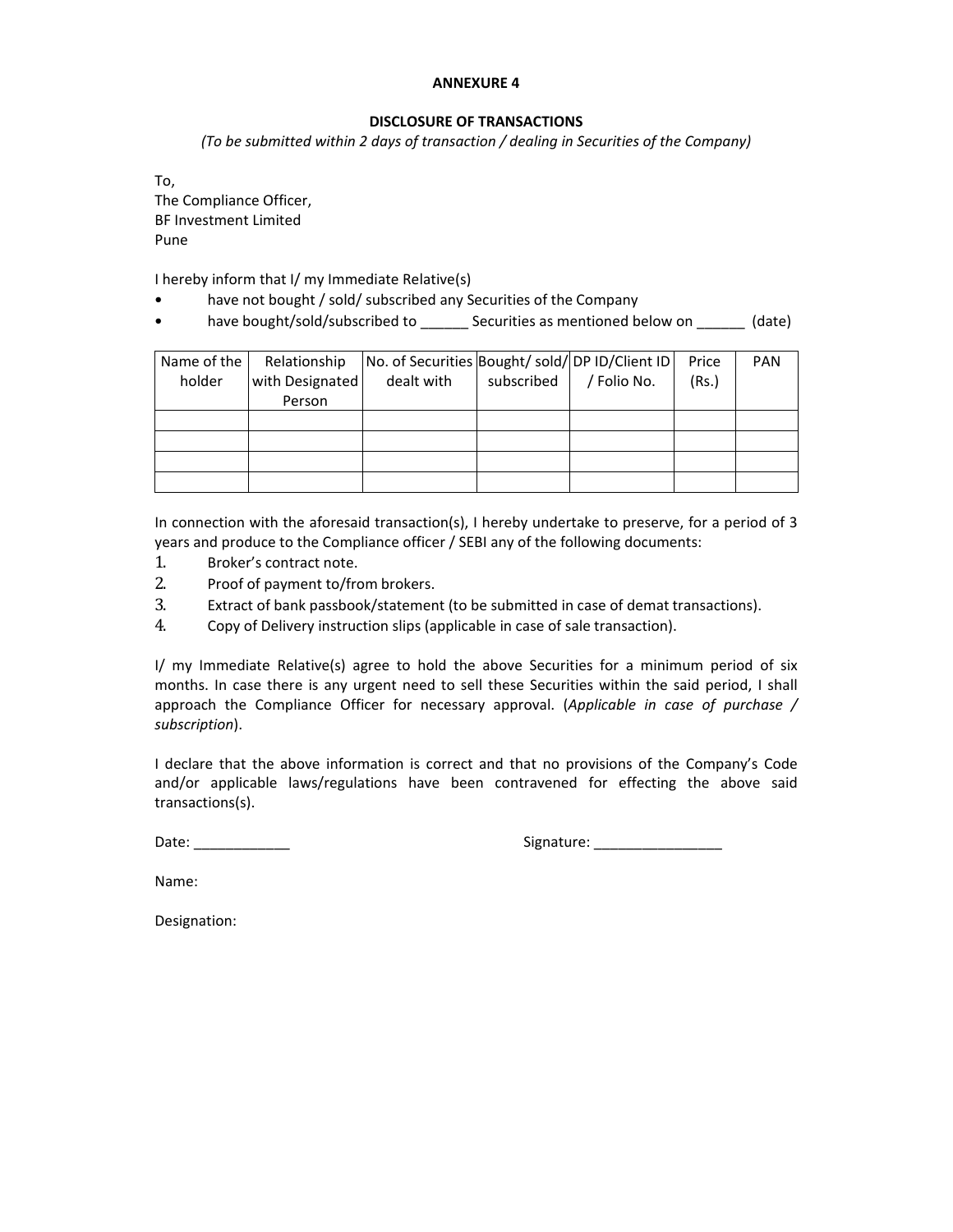#### **Annexure 5**

#### **Securities and Exchange Board of India (Prohibition of Insider Trading) Regulations, 2015**

**Name of the Company: \_\_\_\_\_\_\_\_\_\_\_\_\_\_\_\_\_\_\_\_\_\_\_\_\_\_\_\_\_\_\_\_**

**ISIN of the Company: \_\_\_\_\_\_\_\_\_\_\_\_\_\_\_\_\_\_\_\_\_\_\_\_\_\_\_\_\_\_\_\_**

**Name of Designated Person:**

This is to inform you that trading in Securities for which pre‐clearance was granted, as per details given below, could not completed.

| Name of    | Details of pre-clearance sought                                        |                 |                   |                             |  |  |  |  |  |  |
|------------|------------------------------------------------------------------------|-----------------|-------------------|-----------------------------|--|--|--|--|--|--|
| Designated |                                                                        |                 |                   |                             |  |  |  |  |  |  |
| Person /   | Date of pre- clearance Date of<br>Nature and<br>Approximate<br>Type of |                 |                   |                             |  |  |  |  |  |  |
| Immediate  | application                                                            | approval no. of |                   | market value of transaction |  |  |  |  |  |  |
| Relative   |                                                                        |                 | <b>Securities</b> | <b>Securities</b>           |  |  |  |  |  |  |
|            |                                                                        |                 |                   | (in Rs.)                    |  |  |  |  |  |  |
|            |                                                                        |                 |                   |                             |  |  |  |  |  |  |
|            |                                                                        |                 |                   |                             |  |  |  |  |  |  |

Date: \_\_\_\_\_\_\_\_\_ Signature: \_\_\_\_\_\_\_\_\_\_\_\_\_

Name:

Designation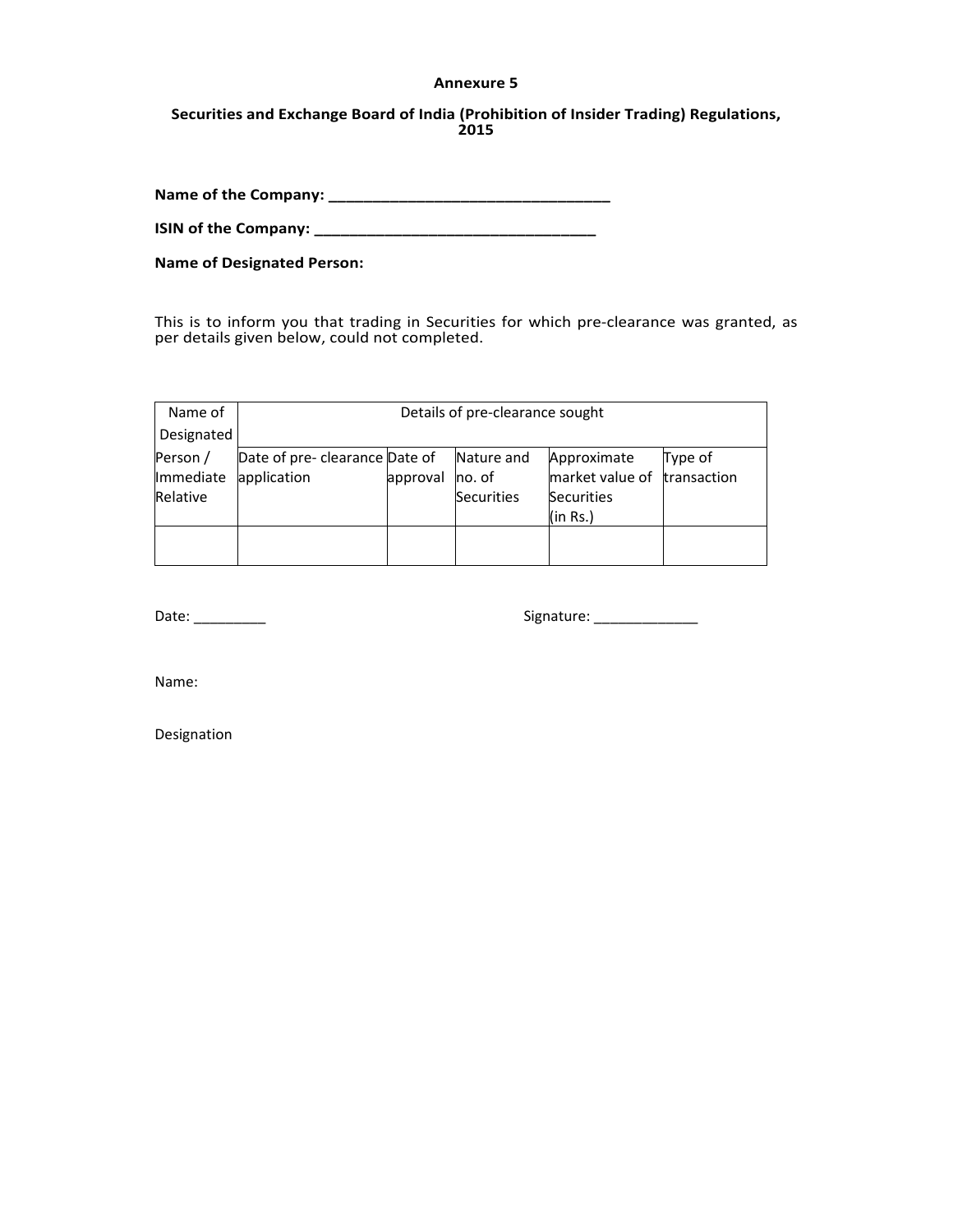## **Securities and Exchange Board of India (Prohibition of Insider Trading) Regulations, 2015**

# **Name of the Company:** \_\_\_\_\_\_\_\_\_\_\_\_\_\_\_\_\_\_\_\_\_\_\_\_\_\_\_\_\_\_\_\_

ISIN of the Company: Name of Designated Person:

A. Details of Immediate Relatives

|    | Name and Address of<br>Immediate Relative                                             | Relationship with<br>Designated<br>Person | <b>PAN of Immediate</b><br><b>Relatives/ Other</b><br>identifier authorized<br>by law | Phone, mobile and<br>cell number of<br><b>Immediate Relative</b> |  |  |  |
|----|---------------------------------------------------------------------------------------|-------------------------------------------|---------------------------------------------------------------------------------------|------------------------------------------------------------------|--|--|--|
| B. | Details of persons with whom Designated Person shares Material Financial Relationship |                                           |                                                                                       |                                                                  |  |  |  |
|    |                                                                                       |                                           |                                                                                       |                                                                  |  |  |  |
|    | Name and Address of the                                                               | Relationship with                         | PAN of the Person/ Phone,                                                             | mobile<br>andl                                                   |  |  |  |
|    | Person                                                                                | the Person                                | Other identifier                                                                      | cell<br>number<br>the<br>of                                      |  |  |  |
|    |                                                                                       |                                           | authorized by law                                                                     | <b>Person</b>                                                    |  |  |  |
|    |                                                                                       |                                           |                                                                                       |                                                                  |  |  |  |
|    |                                                                                       |                                           |                                                                                       |                                                                  |  |  |  |
|    |                                                                                       |                                           |                                                                                       |                                                                  |  |  |  |

I hereby declare that the details furnished above are true and correct and I undertake to inform you of any changes therein, immediately.

Further I hereby confirm that I have adhered to the Code of Conduct for Insider Trading, as is framed and adopted by the Company, for the year ended March 31, \_\_\_\_\_\_; except for deviation(s), if any, which I have justified/ rectified in timely and appropri ate manner as is/are prescribed by the Compliance Officer during the period.

Signature: Date: Date: Date: Date: Date: Date: Date: Date: Date: Date: Date: Date: Date: Date: Date: Date: Date: Date: Date: Date: Date: Date: Date: Date: Date: Date: Date: Date: Date: Date: Date: Date: Date: Date: Date: D Designation: Place: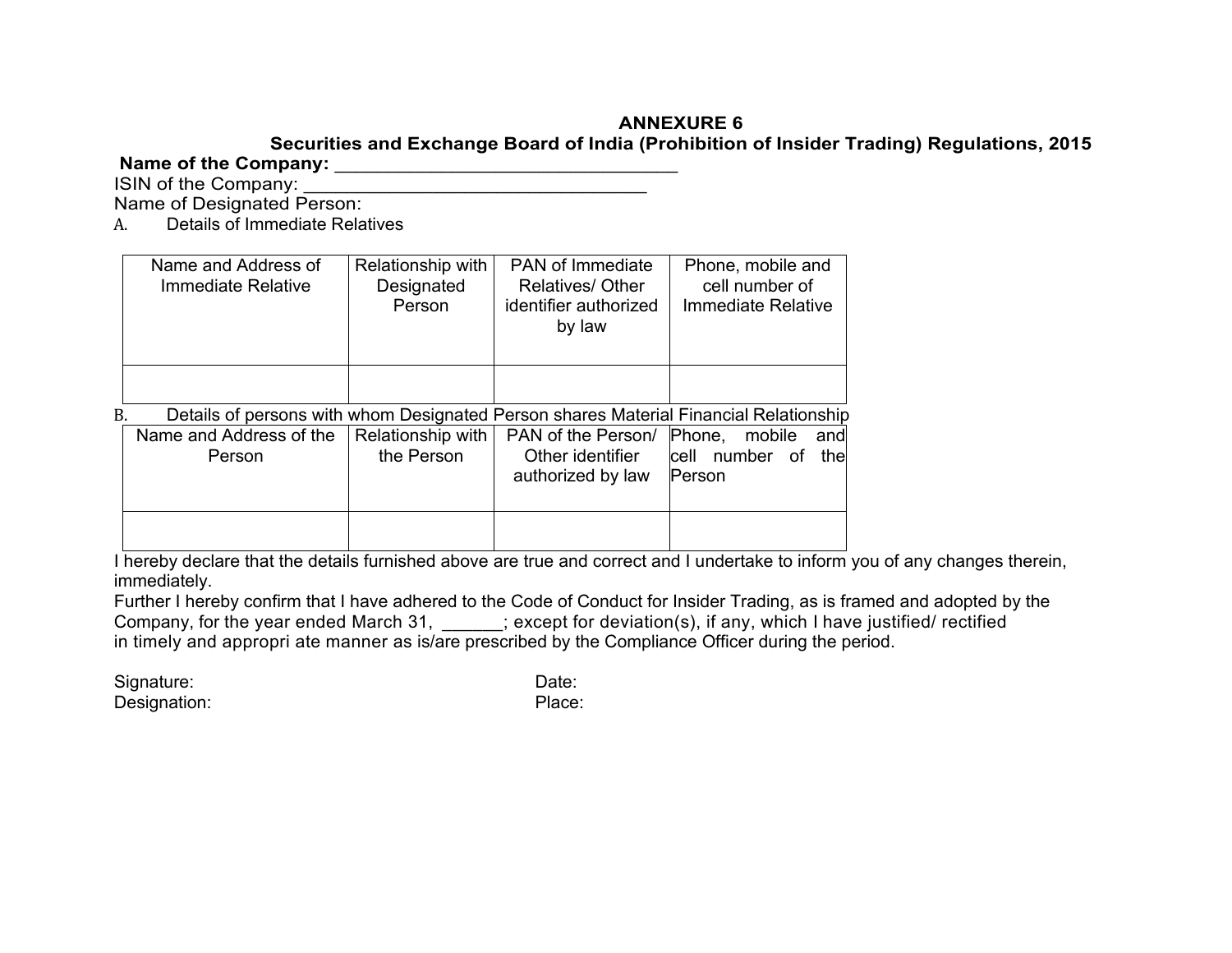#### **Securities and Exchange Board of India (Prohibition of Insider Trading) Regulations, 2015**

Name of the Company: \_\_\_\_\_\_\_\_\_\_\_\_\_\_\_\_\_\_\_\_\_\_\_\_\_\_\_\_\_\_\_\_ ISIN of the Company: \_\_\_\_\_\_\_\_\_\_\_\_\_\_\_\_\_\_\_\_\_\_\_\_\_\_\_\_\_\_\_\_

| Details of the educational institution(s) |                   |                           |  |  |  |  |  |  |  |
|-------------------------------------------|-------------------|---------------------------|--|--|--|--|--|--|--|
| Name of Institution                       | Details of Degree | Year when degree obtained |  |  |  |  |  |  |  |
|                                           |                   |                           |  |  |  |  |  |  |  |

| Details of the all past employers |                                 |  |  |  |  |  |  |  |
|-----------------------------------|---------------------------------|--|--|--|--|--|--|--|
| Name of<br>Employer/organization  | Years spent in the organization |  |  |  |  |  |  |  |
|                                   |                                 |  |  |  |  |  |  |  |

Details of Securities held on being appointed as Designated Person and Immediate Relatives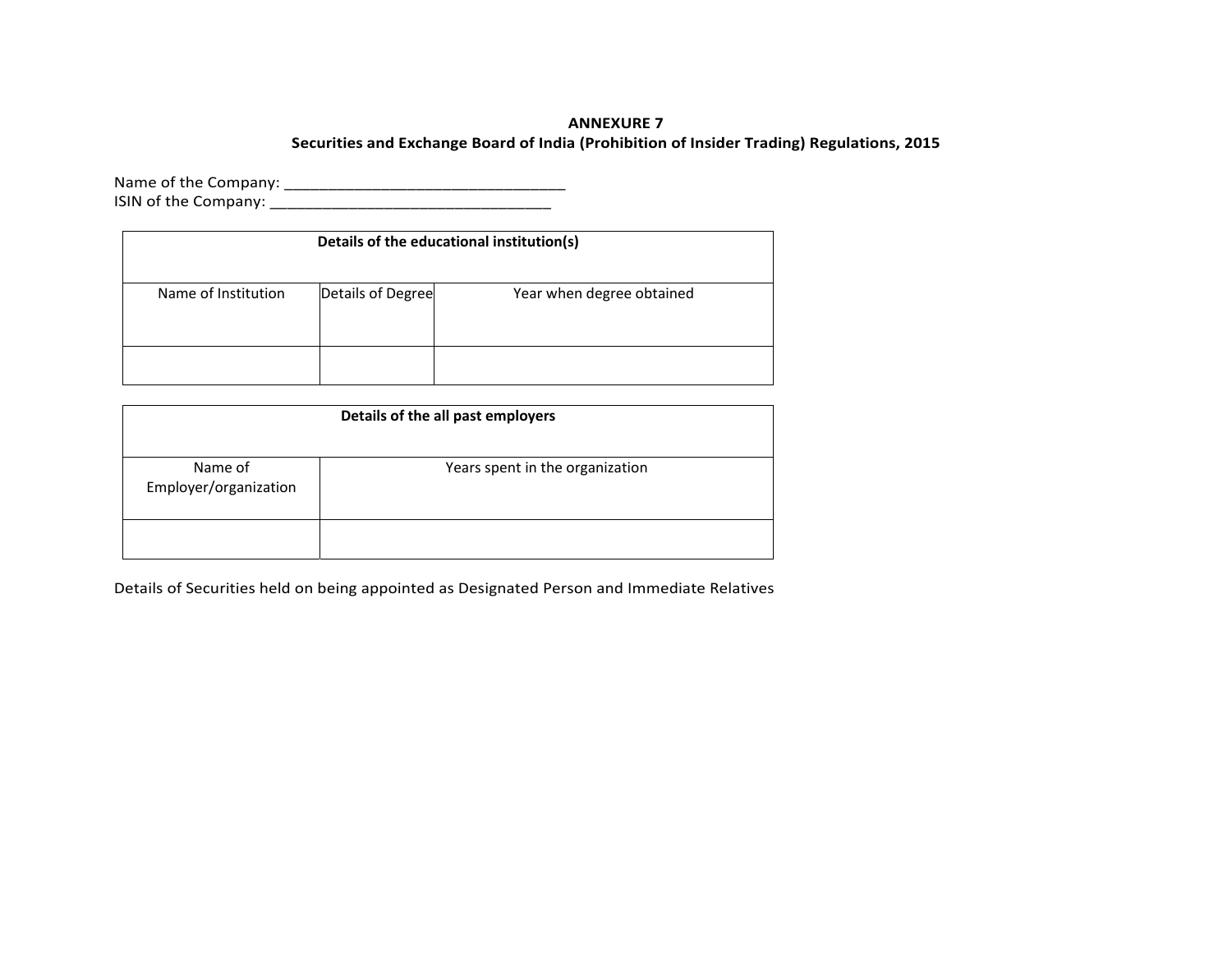| Name, PAN/<br>CIN/DIN &<br>Address with<br>contact Nos. | Category of Person<br>(Designated Persons/<br>Imme diate Relatives<br>/others etc.) | Date of<br>appointment of<br>Designated Person | Securities held at the time of becoming<br><b>Designated Person</b>                       |     | % of<br>Shareholding |                                     | Open Interest of the Future<br>Contracts held at the time of<br>becoming Designated Person |
|---------------------------------------------------------|-------------------------------------------------------------------------------------|------------------------------------------------|-------------------------------------------------------------------------------------------|-----|----------------------|-------------------------------------|--------------------------------------------------------------------------------------------|
|                                                         |                                                                                     |                                                | Type of Security (e.g. $-$<br>Shares, Warrants,<br><b>Convertible Debentures</b><br>etc.) | No. |                      | units<br>(contracts)<br>* lot size) | Number of Notional value in<br>Rupee terms                                                 |
|                                                         |                                                                                     |                                                | 4                                                                                         | 5.  | 6                    |                                     |                                                                                            |
|                                                         |                                                                                     |                                                |                                                                                           |     |                      |                                     |                                                                                            |

Note: "Securities" shall have the meaning as defined under Regulation 2(1)(i) of SEBI (Prohibition of Insider Trading) Regulations, 2015.

**Signature: Date:**

**Designation: Place:**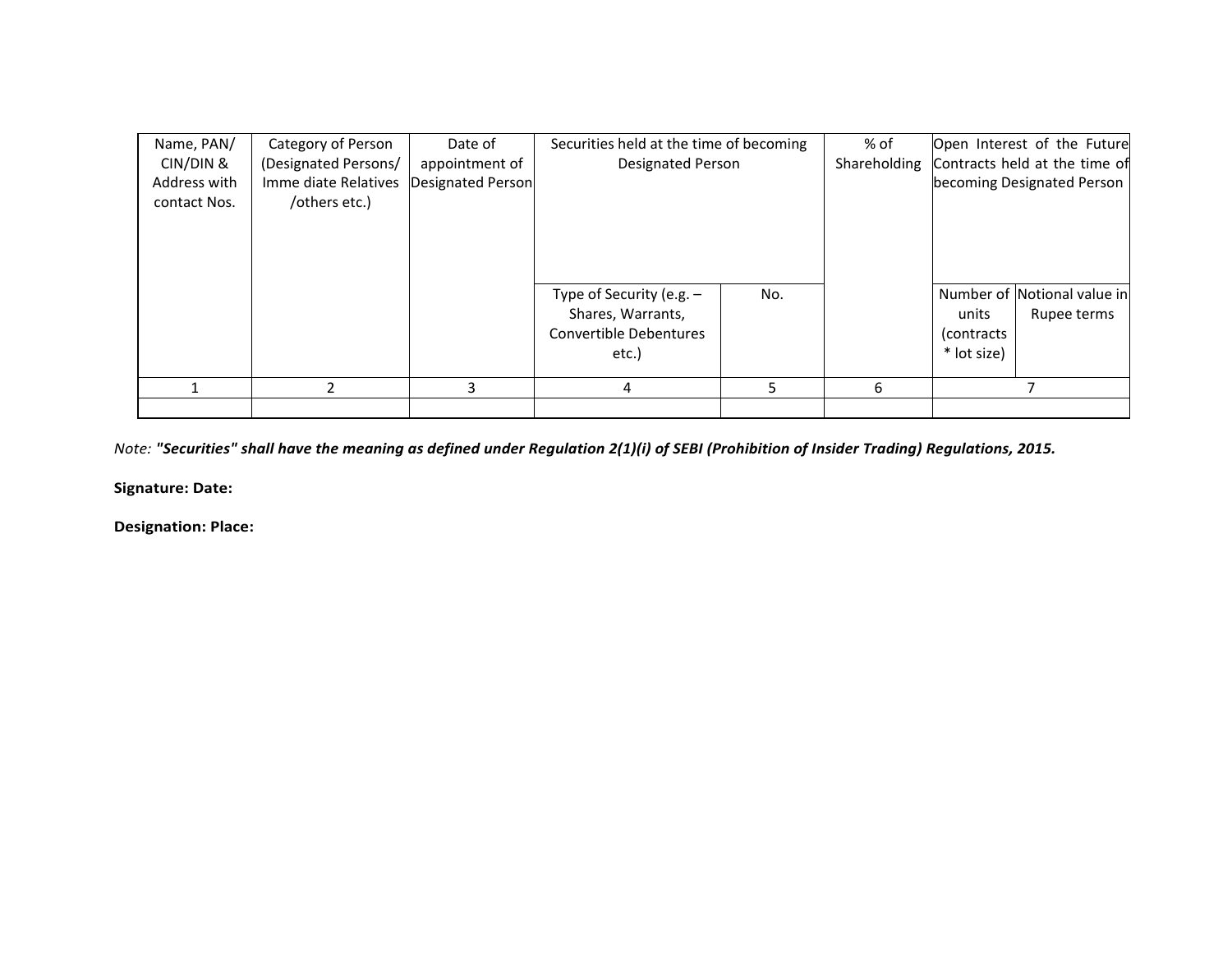# SEBI (Prohibition of Insider Trading) Regulations, 2015

[Regulation 7 (1) (b) read with Regulation 6(2) – Disclosure on becoming <sup>a</sup> Director/KMP/Promoter or Promoter Group or Designated Person]

# **Name of the Company: ISIN of the Company:**

a) Details of Securities held on appointment of Key Managerial Personnel (KMP) or Director or upon becoming <sup>a</sup> Promoter or Promoter Group or upon becoming <sup>a</sup> Designated Person of the Company and other such persons as mentioned in Regulation 6(2)

| Name, PAN/<br>CIN/DIN &      | Category of Person (Promoters/<br>member of Promoter          | Date of appointment<br>of Director / KMP OR                       | Securities held at the time of becoming a<br>Promoter/member of Promoter Group/        | % of<br>Shareholding |   |
|------------------------------|---------------------------------------------------------------|-------------------------------------------------------------------|----------------------------------------------------------------------------------------|----------------------|---|
| Address with<br>contact Nos. | Group/KMP / Directors/<br>Immediate relative<br>/others etc.) | Date of becoming a<br>Promoter/member of<br><b>Promoter Group</b> | Type of Security (For e.g. $-$<br>Shares, Warrants,<br>Convertible Debentures<br>etc.) | No.                  |   |
|                              |                                                               |                                                                   |                                                                                        |                      | 6 |

Note: "Securities" shall have the meaning as defined under regulation 2(1)(i) of SEBI (Prohibition of Insider Trading) Regulations, 2015.

b) Details of Open Interest (OI) in derivatives of the C ompany held on appointment of Key Managerial Personnel (KMP) or <sup>a</sup> Director or upon becoming <sup>a</sup> Promoter or member of Promoter Group of <sup>a</sup> listed Company and other such persons as mentioned in Regulation 6(2)

|                | Open Interest of the Future Contracts held at the time of |  | Open Interest of the Option Contracts held at the time of becoming |                                                                  |                               |  |  |
|----------------|-----------------------------------------------------------|--|--------------------------------------------------------------------|------------------------------------------------------------------|-------------------------------|--|--|
|                | becoming Promoter/ member of Promoter                     |  |                                                                    | Promoter/ member of Promoter Group/appointment of a Director/KMP |                               |  |  |
|                | Group/appointment                                         |  |                                                                    |                                                                  |                               |  |  |
| Contract       | Notional value in<br>Number of units                      |  | Contract                                                           | Number of units                                                  | Notional value in Rupee terms |  |  |
| specifications | (contracts lot size)                                      |  | specifications                                                     | (contracts * lot size)                                           |                               |  |  |
|                |                                                           |  |                                                                    |                                                                  |                               |  |  |
|                |                                                           |  | 10                                                                 |                                                                  |                               |  |  |

Note: In case of Options, notional value shall be calculated based on premium plus strike price of options

**Signature: Date:**

**Designation: Place:**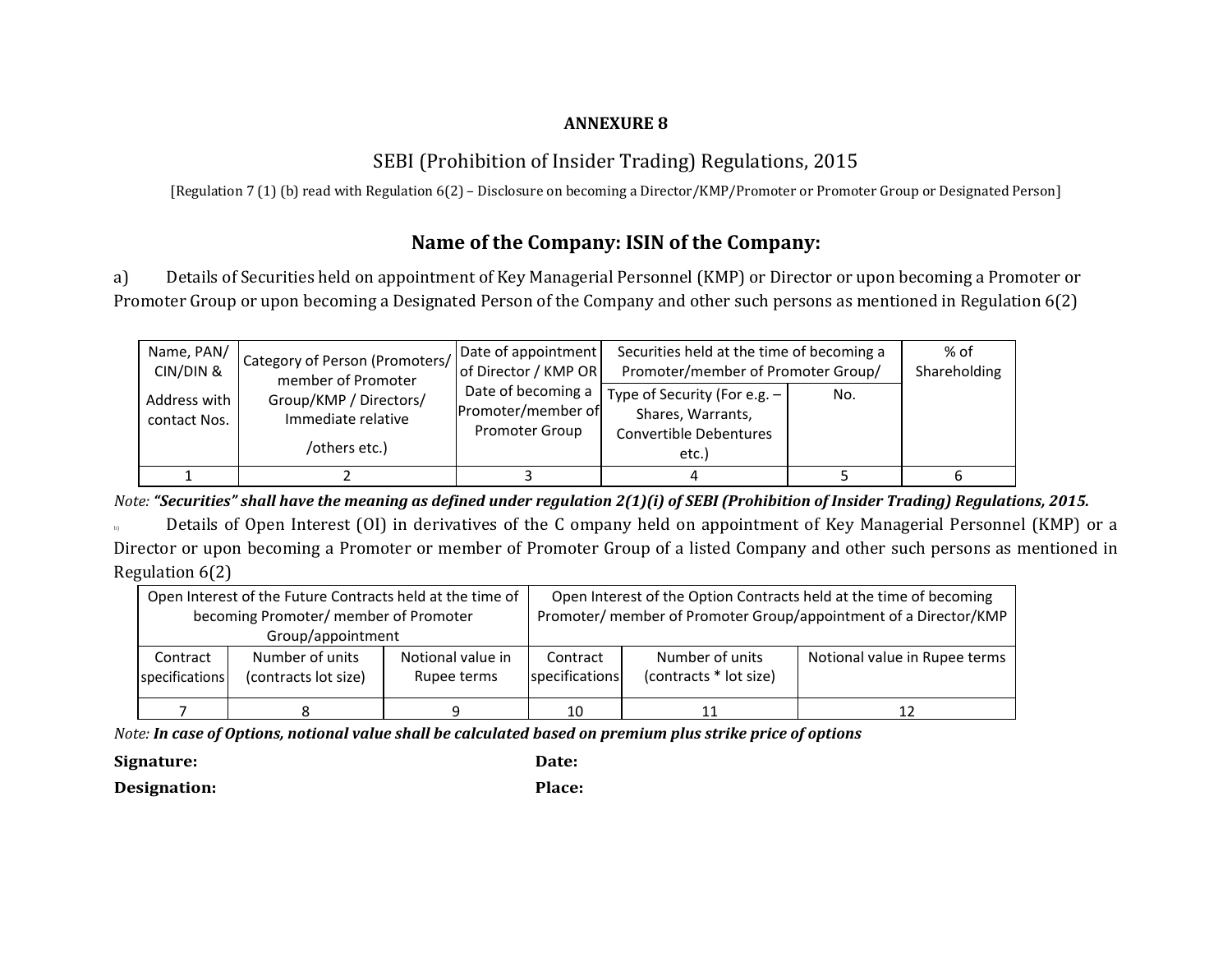# **SEBI (Prohibition of Insider Trading) Regulations, 2015**

# **Regulation 7(3) – Transactions by Other connected persons as identified by the Company Details of trading in Securities by other connected persons as identified by the Company**

| Name, PAN/<br>CIN/DIN,<br>& address                                                                   | Conne<br>ction<br>with |                                                                                                    | Securities held prior<br>to acquisition/<br>disposal | Securities acquired/Disposed of                                                                       |     |       | Securities held post<br>acquisition/ disposal                       |                                                                                                         | Date of allotment<br>advice/ acquisition   intimation   acquisition/dis  <br>of shares/ |      | Date of<br>to the | Mode of<br>posal (on |                                                                                                                       |
|-------------------------------------------------------------------------------------------------------|------------------------|----------------------------------------------------------------------------------------------------|------------------------------------------------------|-------------------------------------------------------------------------------------------------------|-----|-------|---------------------------------------------------------------------|---------------------------------------------------------------------------------------------------------|-----------------------------------------------------------------------------------------|------|-------------------|----------------------|-----------------------------------------------------------------------------------------------------------------------|
| with contact   compa<br> Nos. of other <br>connected<br>persons as<br>identified by<br>the<br>Company | nv                     | Type of<br>Security<br>(For e.g.<br>Shares,<br>Warrants<br>Converti<br>ble<br>Debentur<br>es etc.) | No. and<br>% of<br>sharehol<br>ding                  | Type of<br>Security<br>(For e.g. -<br>Shares,<br>Warrants,<br>Convertib<br>le<br>Debentur<br>es etc.) | No. | Value | Transaction<br>Type (Buy/<br>Sale/<br>Pledge/<br>Revoke/<br>Invoke) | Type of<br>Security<br>(For e.g. $-$<br>Shares,<br>Warrants,<br>Convertibl el<br>lDebenture sl<br>etc.) | No. and %<br>0f<br>shareholdi<br>ng                                                     | From | To                |                      | Company   market/public/<br>rights/<br>Preferential<br>offer / off<br>market/Inter-<br>se<br>transfer, ESOPs<br>etc.) |
|                                                                                                       | 2                      | 3                                                                                                  | $\overline{4}$                                       | 5.                                                                                                    | 6   | 7     | 8                                                                   | 9                                                                                                       | 10                                                                                      | 11   | 12                | 13                   | 14                                                                                                                    |
|                                                                                                       |                        |                                                                                                    |                                                      |                                                                                                       |     |       |                                                                     |                                                                                                         |                                                                                         |      |                   |                      |                                                                                                                       |

Note: "Securities" shall have the meaning as defined under regulation 2(1)(i) of SEBI (Prohibition of Insider Trading) Regulations, 2015.